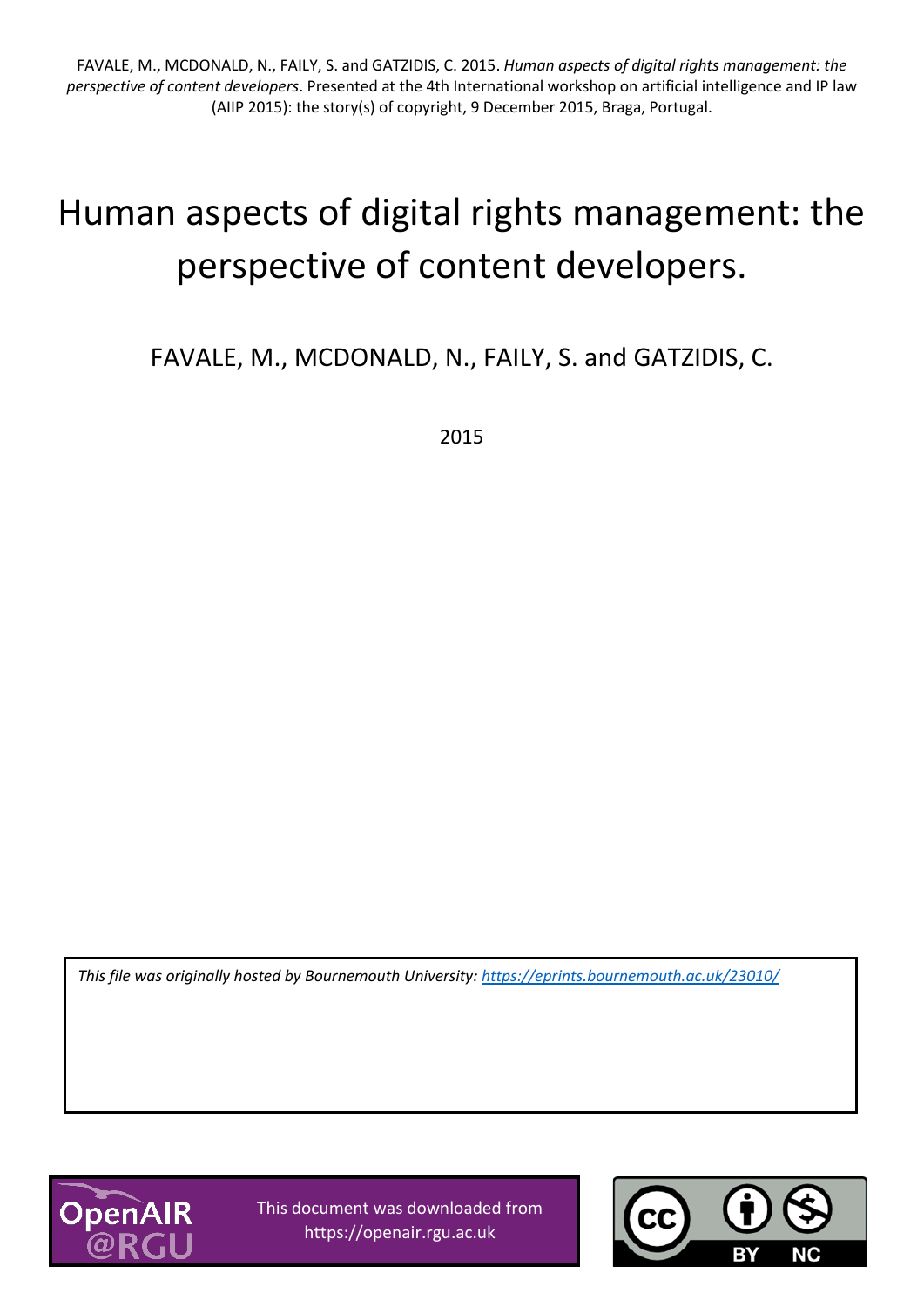# **Human Aspects in Digital Rights Management: The Perspective of Content Developers**

*Marcella Favale, Neil McDonald, Shamal Faily, Christos Gatzidis*

#### **Abstract**

*Legal norms and social behaviours are some of the human aspects surrounding the effectiveness and future of DRM security. Further exploration of these aspects would help unravel the complexities of the interaction between rights protection security and law. Most importantly, understanding the perspectives behind the circumvention of content security may have a significant impact on DRM effectiveness and acceptance at the same time.* While there has been valuable research on consumer *acceptability (The INDICARE project, Bohle 2008, Akester 2009), there is hardly any work on the human perspective of content creators. Taking video games as a case study, this paper employs qualitative socio-legal analysis and an interdisciplinary approach to explore this particular aspect of content protection.*

# **Keywords**

Digital Rights Management, Human Aspects, Privacy and Fairness, Game Security.

# **1. Introduction***<sup>1</sup>*

 $\overline{a}$ 

Copyright infringements and the evolution of digital rights management (DRM) have been among the most antagonistic points of the digital era. The debate surrounding the effectiveness and future of rights protection mechanisms has been closely aligned to the subjects of interoperability, user privacy, user acceptance, and maintenance of secure systems. While research from the content industry focussed on the effectiveness of digital locks, most research from the users' side examined legal and social impact

 $<sup>1</sup>$  This paper is the main deliverable of a research project funded by the Fusion</sup> Investment Fund of Bournemouth University. The fund was awarded to Dr. Marcella Favale, Research Fellow at Bournemouth University and member of the Centre for Intellectual Property Policy and Management (CIPPM) [mfavale@bournemouth.ac.uk.](mailto:mfavale@bournemouth.ac.uk)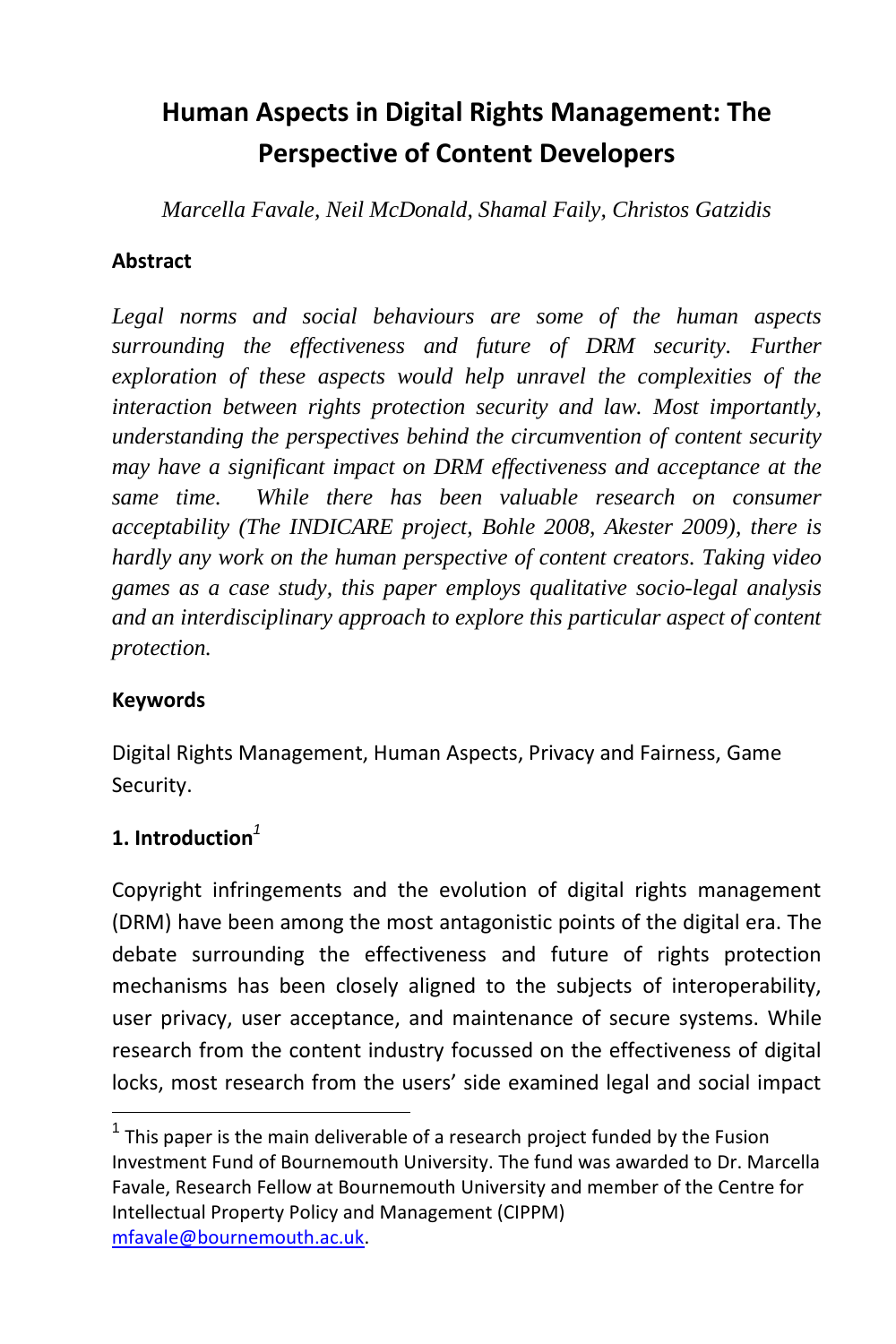of content protection. But these human aspects of DRM technologies have been one of the lesser explored areas (Anderson, 2008, p. 679). Moreover, when human aspects were considered by the relevant literature, they mostly investigated the user perspective. Legal compliance and acceptability of protecting technologies has been hardly analysed from the viewpoint of the other players at stake: the content creator and the content distributor.

It is questionable whether a flawless rights protection system can ever be accomplished when it is based on a technology incapable to distinguish between an attacker and an authorised user; and it is even more questionable whether copyright issues should be entirely entrusted to technology. On the other hand, it has been argued successfully that that self-enforcement of copyright lowers transaction costs and it is therefore considered economically optimal (Gordon 1982, p. 1654). However, it is submitted that this "computational copyright"(Conetta and Shafer 2014) can be considered truly successful only if it takes into account all perspectives involved. In other words, DRM should not ignore the human component in security strategies.

This paper seeks to explore human aspects of DRM protection from the perspective of content developers. To this end it will review the available research and it will fill the gaps by providing original empirical data. We have chosen to focus on the game industry as a case study, because of its economic relevance compared to other creative industries. In 2014, for example, the UK computer video games market grew by 7.5% (to reach £2.5bn), while the market for videos decreased by 1.4% (to reach £2.2bn) and the market for music fell by 1.6% (to reach £1billion)(Butler 2014).

While this has obvious positive consequences for growth and innovation, such an expansion should be matched by an extended attention to the fundamental values, the norms, and the social interactions impacted by these technologies. The perspectives in this work are limited to games, but the questions raised could be applied to any type of rights protected digital content.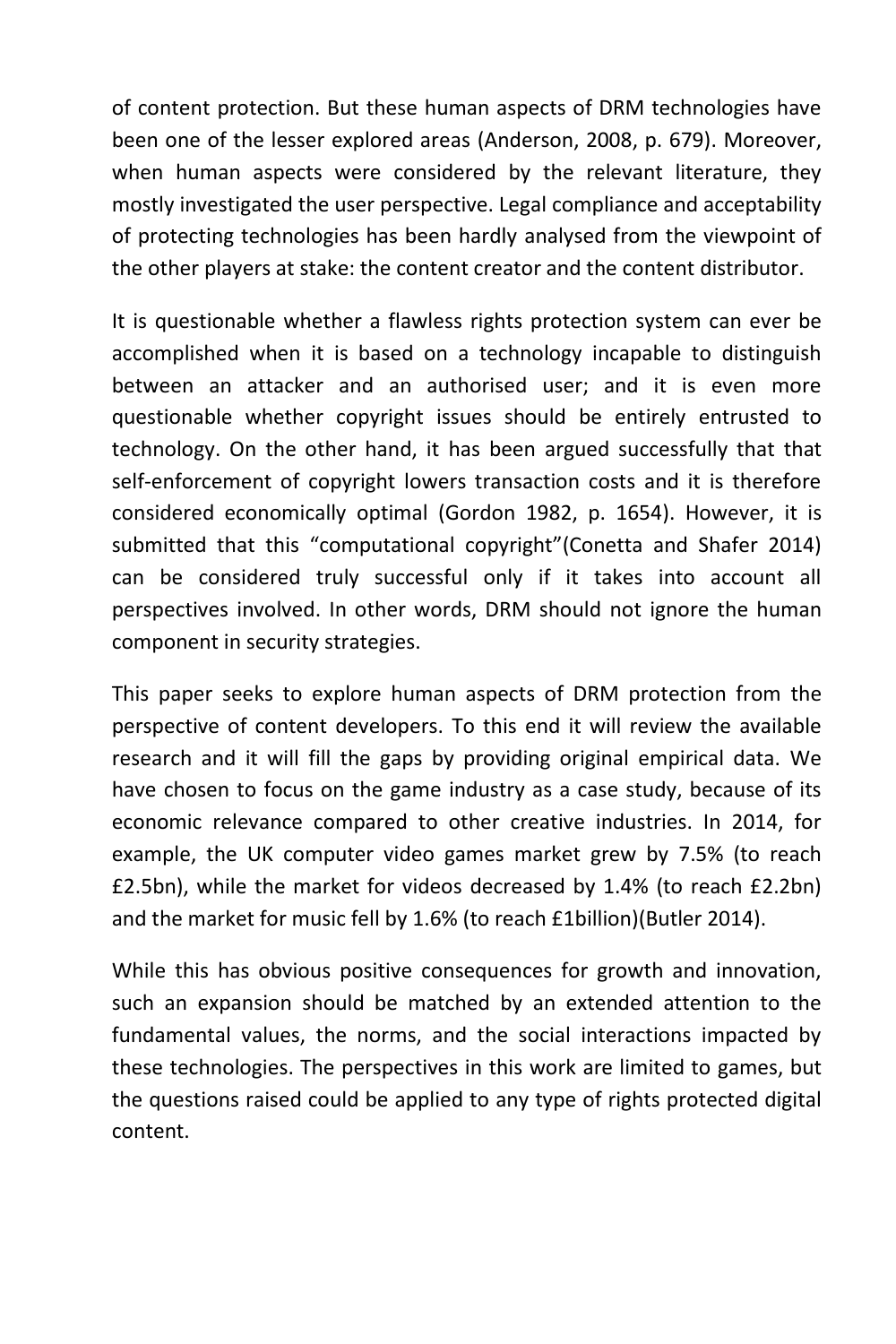This paper aims to understand to what extent the human aspects surrounding DRM technology and circumvention<sup>2</sup> are perceived, identified and understood by videogame developers. To this end, the paper consists of two parts. In the first part a systematic analysis of the relevant literature will help identifying the key human aspects revolving around content protection. The discussion surrounding fairness and DRM will be explored from the point of view of the content developers, content distributors, and content users. This part benefits from the contribution of academics from various disciplines (law, cyber security, game development) in order to give a multi-dimensional picture of the issues surrounding DRM. A number of key questions are expected to be identified by the analysis of these opposing perspectives, which will be proposed, in the second part of the paper, to a sample of developers from the videogame industry.

# **2. The evolution of digital locks<sup>3</sup>**

 $\overline{a}$ 

Before DRM is discussed is more in detail it would be useful to briefly examine its evolution, particularly in terms of some approaches that have been followed throughout the history of computer/video games development. Whilst very early, embryonic attempts at games development did not particularly concern themselves overtly with DRM, as the market was not mainstream or large enough to warrant this, with the advent home computers in particular in the 1980s there emerged the growing need from developers to protect gaming software from piracy in order to safeguard revenue. With earlier consoles - at least until the advent of the generation of consoles which Sony's original Playstation was a part of in the mid-1990s,

 $^2$ Data is retrieved from Scopus, IEEE'sXplore, book chapters, journal articles and the conference proceedings of the ACM Digital Library.The literature selection utilised Google Scholar and Scopus to identify the most frequently cited material. The analysis is supported by NVivo qualitative analysis software using an open coding technique with a hierarchal structure with four master codes of Developer view, Distributor view,User viewand Legal view. The sub-codestructure was broken down into: a) Constraints of DRM, b) interoperability of DRM, c) opinions on DRM, and, finally,d) reasons for DRM. The socio–legal approach identifies and explores the elements of law and the human behavioural aspects in rights protection security by focussing on the perspectives and opinions of the stakeholder groups.

 $^3$  This section is authored by Dr Christos Gatzidis, Principal Academic in Creative Technology at Bournemouth University, [cgatzidis@bournemouth.ac.uk.](mailto:cgatzidis@bournemouth.ac.uk)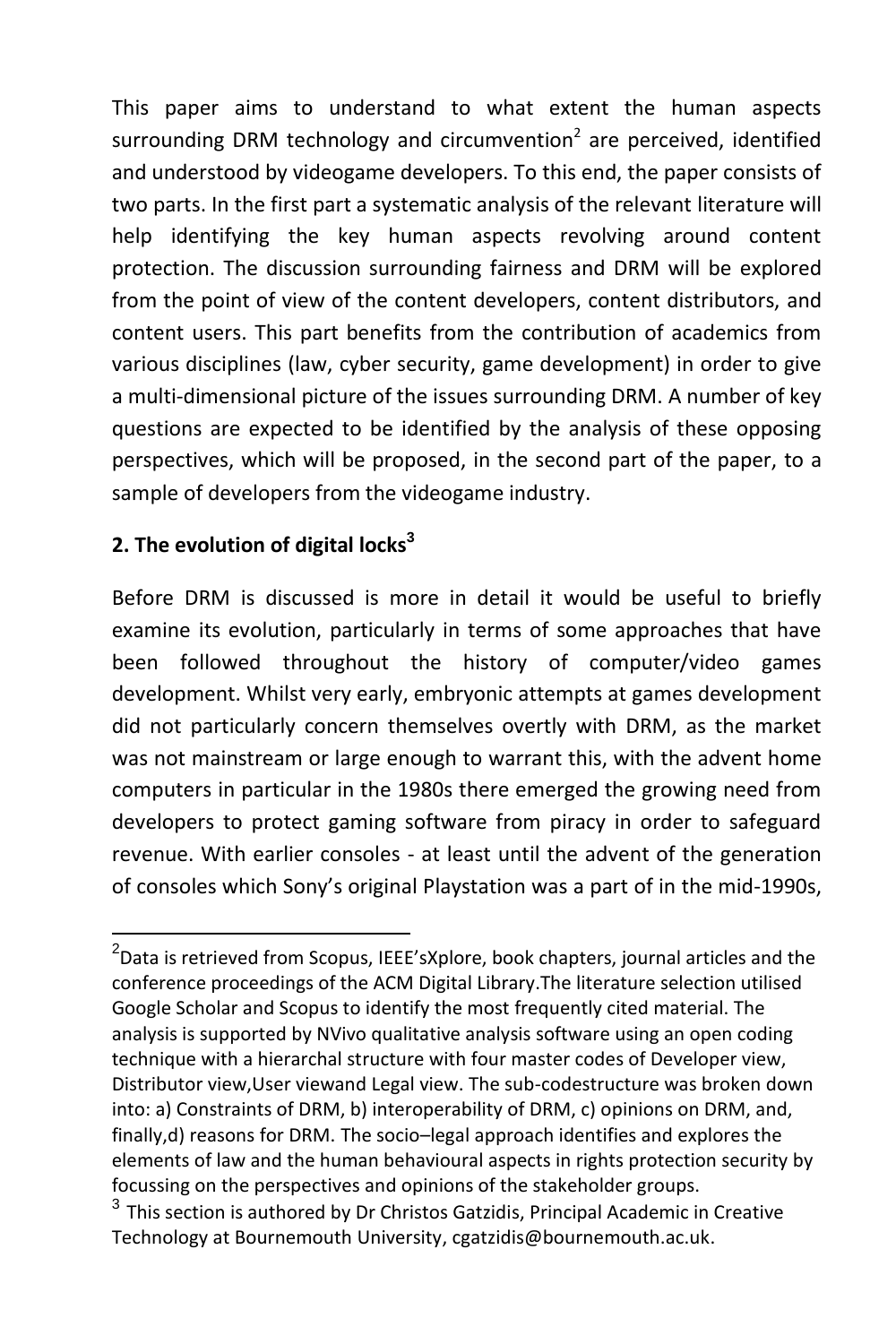ones equipped with a CD drive - being cartridge-based (and thus being of lesser concern) the need for software protection focused, originally, on attempting to ensure any game could only be used by the intended user who purchased it via targeted checks. This usually manifested in the form of using a manual/physical approach; though the diversity (and often ingenuity) of methods employed remain fascinating to games audiences and relevant historians alike to this day (sometimes for the sheer imagination behind these and sometimes because of the incredible ease these could be bypassed today).

This manual/physical approach, in pre-Internet days, would normally be reliant on inputting data from physical documentation provided alongside the game when purchased (i.e. included in its box). This could either be from the user manual itself or indeed something more elaborate included within the box of the game. A genre of games which explored more imaginative approaches linking DRM with materials and documents (plus on occasion the game itself) included with the title was adventure games; a very popular, story-driven and puzzle-based genre which was part of the gaming mainstream from the mid-1980s and during a large part of the 1990s. It is also notable that this DRM protection would not always come at the beginning of the game but only once the player had made some progress (and could not progress further without passing the aforementioned targeted check with the correct user input, or worse yet, would be killed off as punishment for incorrect entries). Two developers of the era who both had a number of impactful and successful games in this genre and employed DRM (in different ways yet based on the above principle) were Sierra On-Line and Lucasfilm Games (both now defunct). Sierra On-Line used DRM on many of their titles, amongst which was, early on, King's Quest III (1986) where the manual would contain the different steps to be followed and also components needed for different magic spells, all at the core of the gameplay. Leisure Suit Larry 5 (1991) features another typical approach of the era at DRM, that of codes in the provided documentation (this time to be used when the player needed to fly to different locations in order for the game to progress) presented however printed- in black font and red back background (attempting to make it difficult to photocopy this and pass it on to another player who has not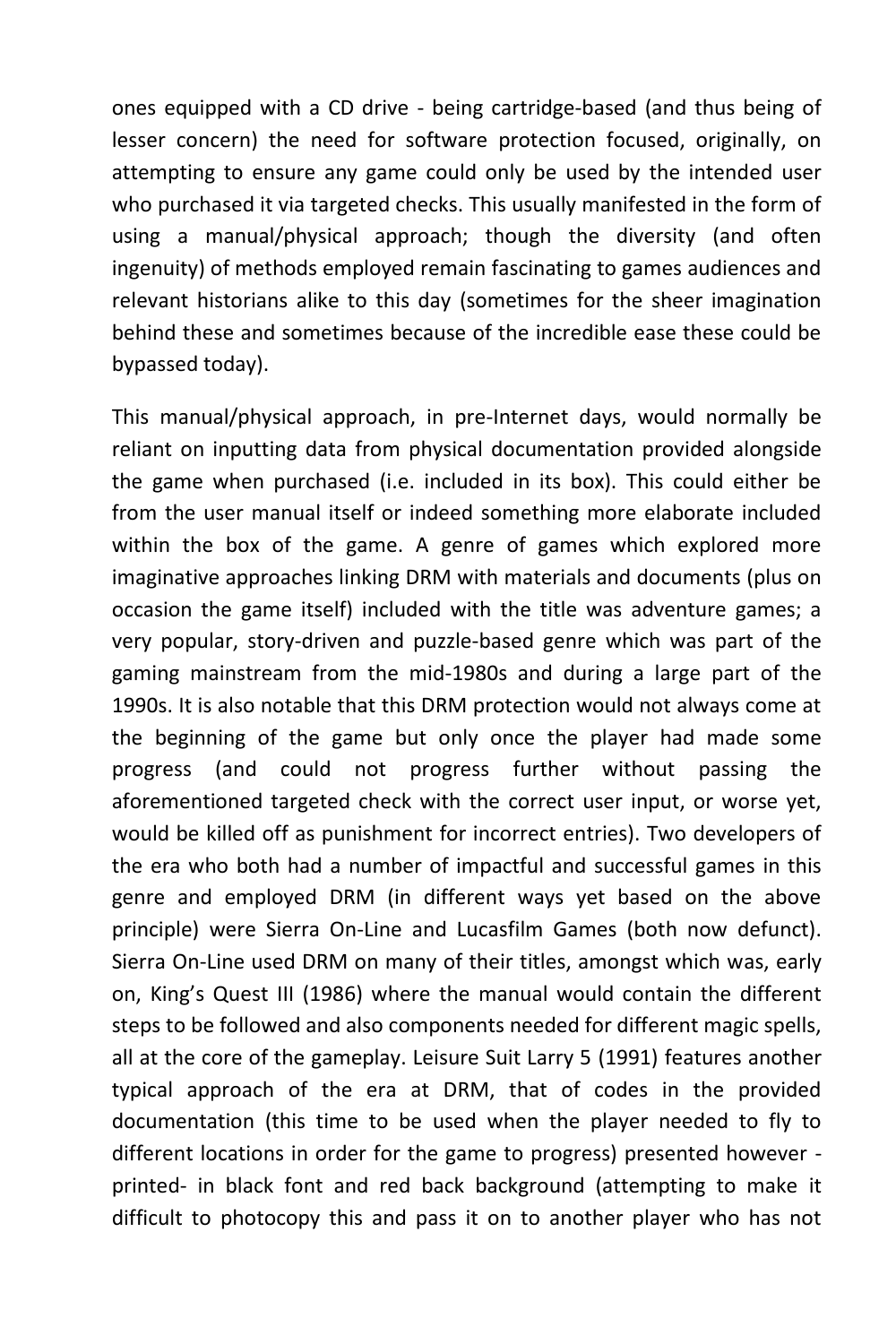purchased the game and is in possession of the documentation). Lucasfilm Games took this a step further yet with more complex approaches such as the one exhibited on the Secret of the Monkey Island game (1990). The box of the game included a physical, rotatable (with two different parts) contraption resembling a wheel which the player would use for the check (faces, years and locations were used on this particular game's DRM). This approach was used again on the sequel of the game (1991), though this time the theme was not pirate faces as before (revolving around the theme of the series) but recipe parts and dosages. It is difficult to estimate how effective these approaches were and how much, if indeed at all, they deterred piracy. However, the intricacy/complexity of some of these approaches reveals how seriously protecting DRM was taken, already, during the 1980s and 1990s in gaming software.

Today, naturally, there is no need for DRM approaches such as the above for games; which can not only alienate audiences for being cumbersome and obstructive (what happens if the user/player who has legally purchased the game misplaces one of the documents?), but also could be expensive and obsolete (as games have moved from the physical retail approach to digital downloads and boxes full of material are of the past) and would, in any case, be very easy to bypass. A very commonplace, modern approach for DRM instead is ensuring the user and game remain online at all times for a continuous check of any possible breach. This approach itself has evolved (indeed it dates back to media with related files remaining accessible on the computer running the game and is a natural successor of that) and while it is more streamlined in 2015 from a technical point of view there remain problems with it; albeit of a different nature to the ones observed with the earlier games discussed. An interesting case study for this is Blizzard's Diablo 3 (2012) for the PC platform (and later on for consoles as well). Whilst this DRM approach is effective, this specific game garnered a significant amount of attention as early issues with servers on the developer side effectively made it impossible for many users to play the much-anticipated game they had just purchased (even on the single-player mode). This attracted a significant amount of controversy because of the immense popularity of the game and, inevitably, a lot of negative publicity, not just for the game itself (which still performed well commercially and critically) but also, and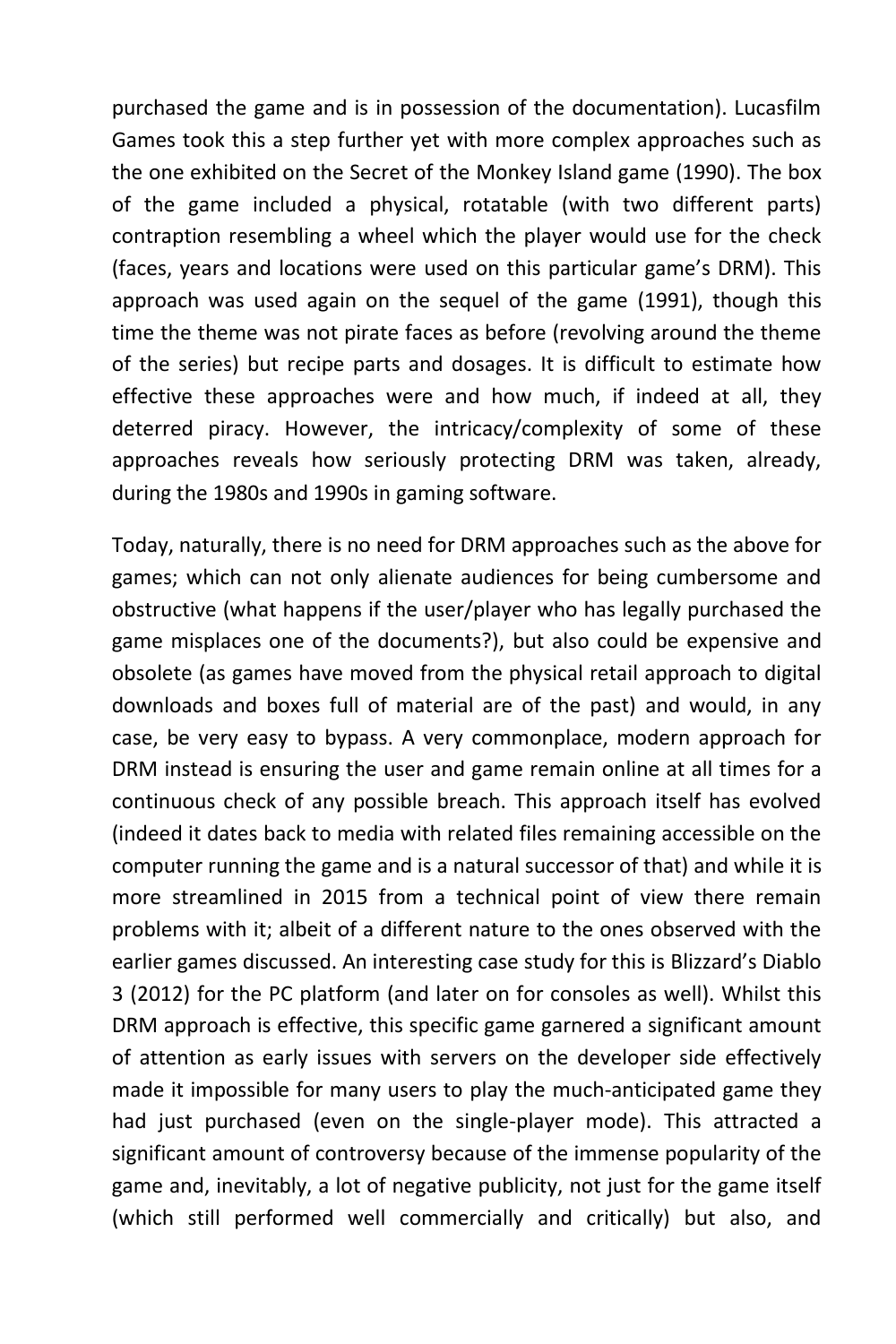predominantly, for this specific approach of enforcing DRM. Regardless of the problems and cases such as the Diablo 3 one above this approach of DRM is envisaged to continue to be used by a number of games; as it can offer additional advantages (not related to DRM) such as collecting player data that can then be analysed (for the developer's and even player's benefit), as we will see further below in this paper.

#### **2. The "Unfairness" of DRM**

Piracy is the use of a copyrighted material without paying for it (Nagesh, 2011). Digital piracy occurs regardless of what type of media is being developed or for what distribution platform it is intended for. The factors influencing the user's desire to circumvent DRM in acts of piracy can be construed as a social problem driven by human aspects such as intent, motive, moral judgement, and social consensus.

Possible reasons behind the circumvention of DRM go beyond any technological weaknesses of the security into the human aspects of security. The growth of online gaming, the uptake of faster internet connections along with the rise of initiatives such as the 'Occupy Movement' against corporatism and economic inequality (Townsend, 2015) have provided opponents to DRM with more ways to justify their circumventing actions. Arguably, video games manufacturers view DRM as a necessary instrument in the fight against copyright violation. However, the critics of DRM allege that it stifles innovation and fair competition by quashing lawful uses of digital content. As such, it is creating economic and social inequality regardless of the context of the intended use (Litlow, 2012, p.12).

Because of this perceived economic and social inequality between rights holders and users of games, it becomes imperative for the legal system to ensure that there is fairness for all in the event of a legal dispute. Fairness is achieved when people restrain their liberty in ways necessary to yield advantages for all (Hart, 1955, p. 17). Fairness in the English legal system is underpinned bythe principle of Equity. This is described as "the means by which a system of law balances the need for sufficient judicial discretion to achieve fairness in individual factual circumstances" (Hudson, 2012, p.5). Because of the perceived bias towards the rights holders, it is essential that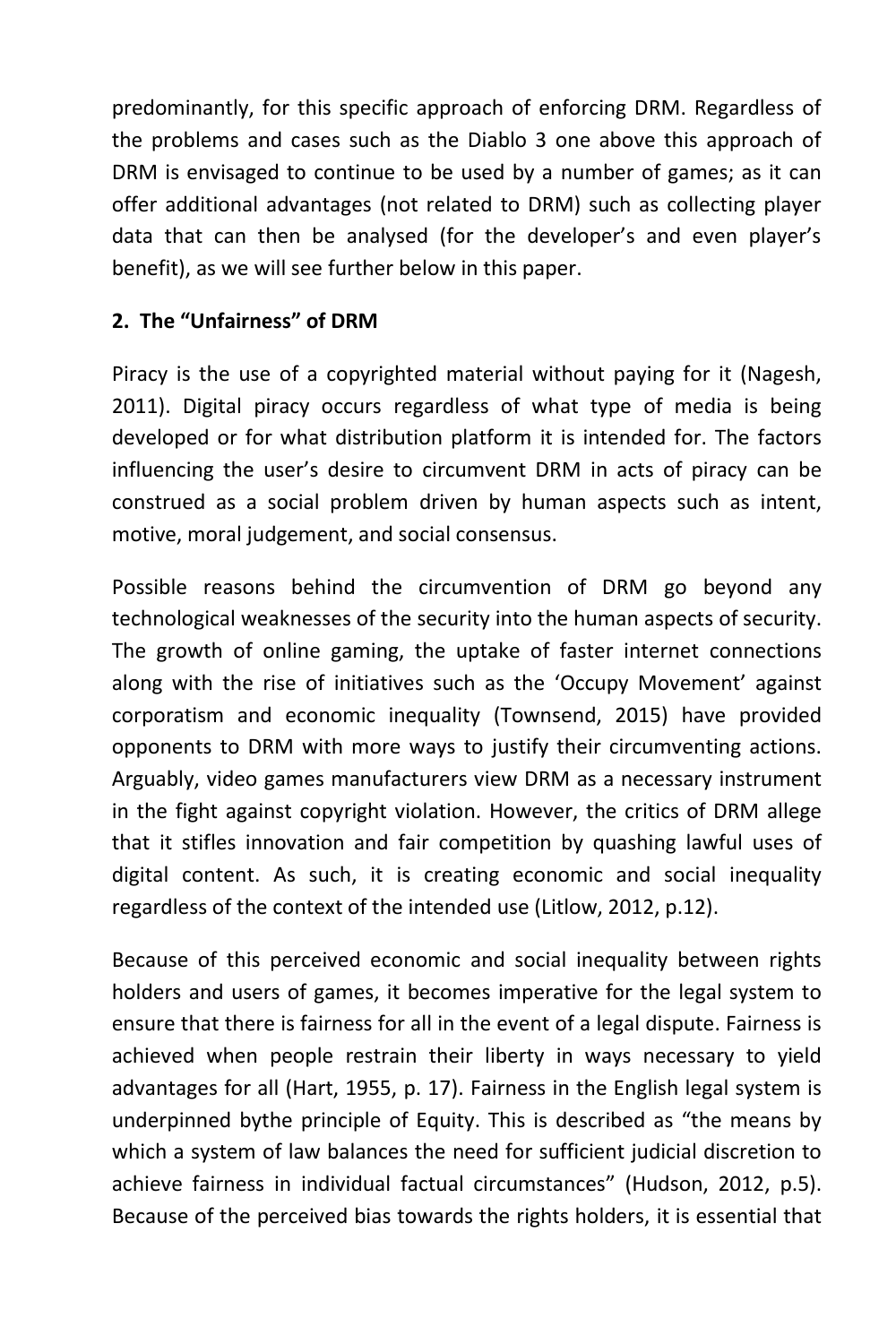"justice should be seen to involve procedural fairness and a fair decisions being reached by an objective decision-maker, whilst protecting the rights of individuals and promoting public confidence in the legal process" (Chang, 2007, p. 323)

Perhaps the most serious drawback to the debate surrounding the effectiveness and future of DRM is that fairness for all, as defined by Hart, may never be achievable across groups serving such different interests. Consequently, the usage restrictions implemented by content distributors extends beyond intellectual property monopoly and it often raises issues of consumer acceptance (Darroch,2012, p.136). Becauseof these restrictions, DRM can seem inequitable and unfair when applying Hart's principle of fairness. This apparent lack of fairness and bias in the direction of rightsholding organisations results in DRM getting a lot of attention by copyright academic, content industry and media (Diehl, 2012, p. 4).

# **3. Why designing DRM is hard<sup>4</sup>**

DRM is a suite of technologies that protect the rights of various stakeholders associated with digital content. Typically, these stakeholder are content producers, consumers, and publishers. Although there is no standard model for a DRM architecture, DRM solutions typically include components for:

\* managing content to be protected,

 $\overline{a}$ 

\* creating and managing licenses that specify the rules for consumption of content,

- \* tracking usage of content, to ensure this is in line with license rules,
- \* submitting packaged content for management by the DRM architecture

These components are also supported by a number of security services. The expectations on these services are myriad and included guaranteeing the

<sup>&</sup>lt;sup>4</sup> This section is authored by Dr Shamal Faily, Senior Lecturer in Systems Security Engineering within the Department of Computing and Informatics, Bournemouth University[, sfaily@bournemouth.ac.uk](mailto:sfaily@bournemouth.ac.uk).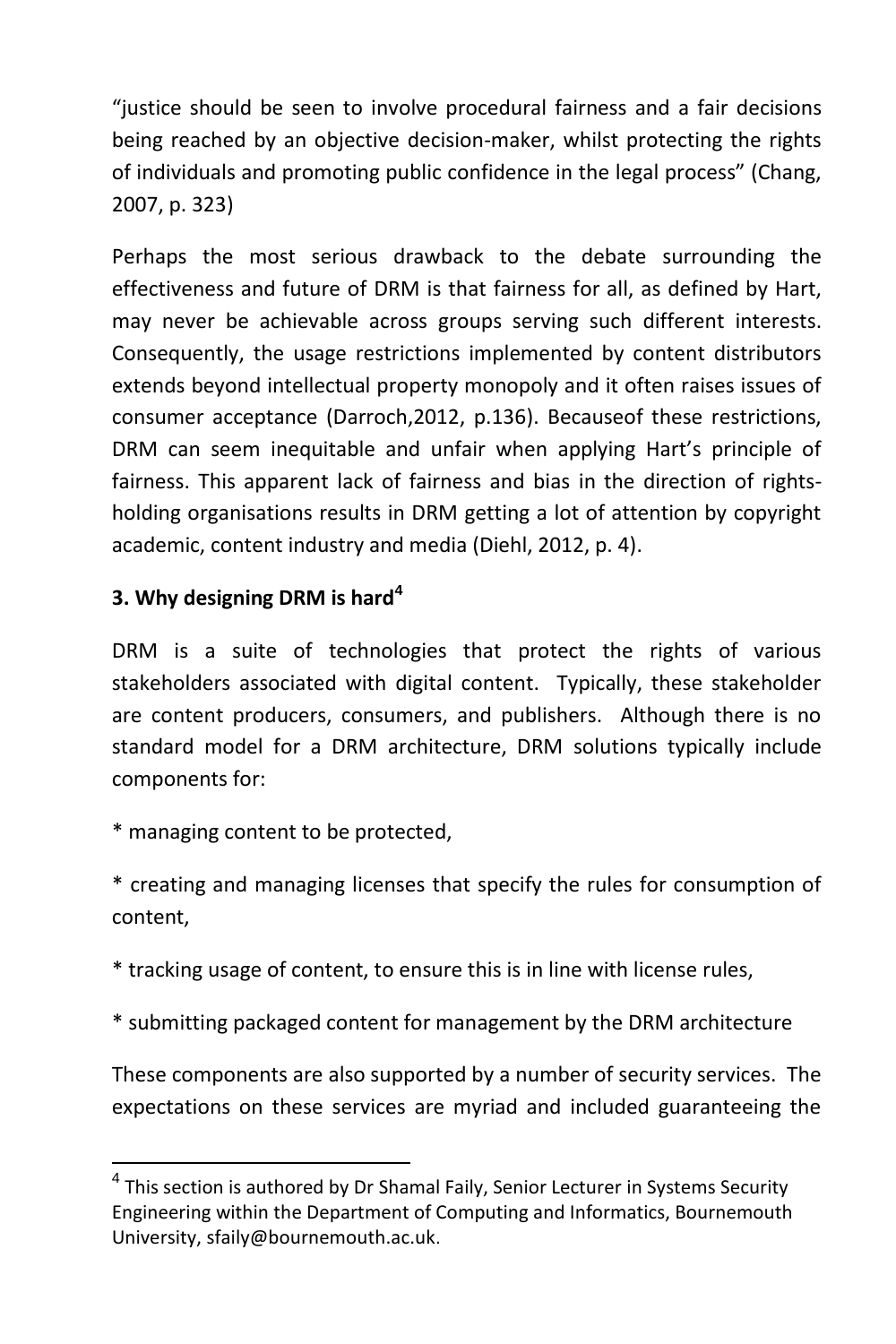integrity of licenses, protecting content against tampering, authenticating consumers before protected content can be accessed, and safeguarding sensitive data at rest and in transit (Michaels et al., 2005). These services are implemented to defend against attacks to DRM protocols, attacks against DRM client software, and the software and hardware used to store and render the protected content (Taban et al., 2006).

Designing any software system to meet the security expectations of different stakeholder is hard because product innovation is the main goal for building software rather than security. As a result, the time-consuming user research activities necessary for modelling these expectations is deemphasised, and difficult to sustain throughout long projects (Faily et al., 2015). DRM is unusual in that securing content is one of the key goals of any DRM system, but these challenges still remain because designers must be mindful of the impact of DRM on consumer rights (Kubesch and Wicker, 2015). Unfortunately, designing for DRM also introduces several particular challenges.

First, as difficult as designing security is, designing DRM is even harder because it entails integrating security mechanisms such cryptographic libraries, access control systems, and secure storage solutions into a coherent whole. Moreover, as (Michiels et al., 2005) indicates, there are many candidate architectures for satisfying the requirements of different stakeholders. Each configuration might be associated with different threat and trust models, and have a different 'attack surface'. Moreover, despite the pervasiveness of DRM technology in practice, there are no case studies in the literature reporting on the design, evolution, and lessons learned implementing DRM software architectures 'in the wild'. Without such studies, there is little support for designers on encapsulating the expectations of different DRM stakeholders in DRM architectures.

Second, the trust and threat models associated with DRM are byzantine. From a traditional security perspective, one might assume that both the content owner and content user are trustworthy, and any malicious agents may be trying to spoof communication traffic, or intercept and tamper with it. However, when we think about DRM, these models start to break down. For example, content users may accept distributors knowing about purchase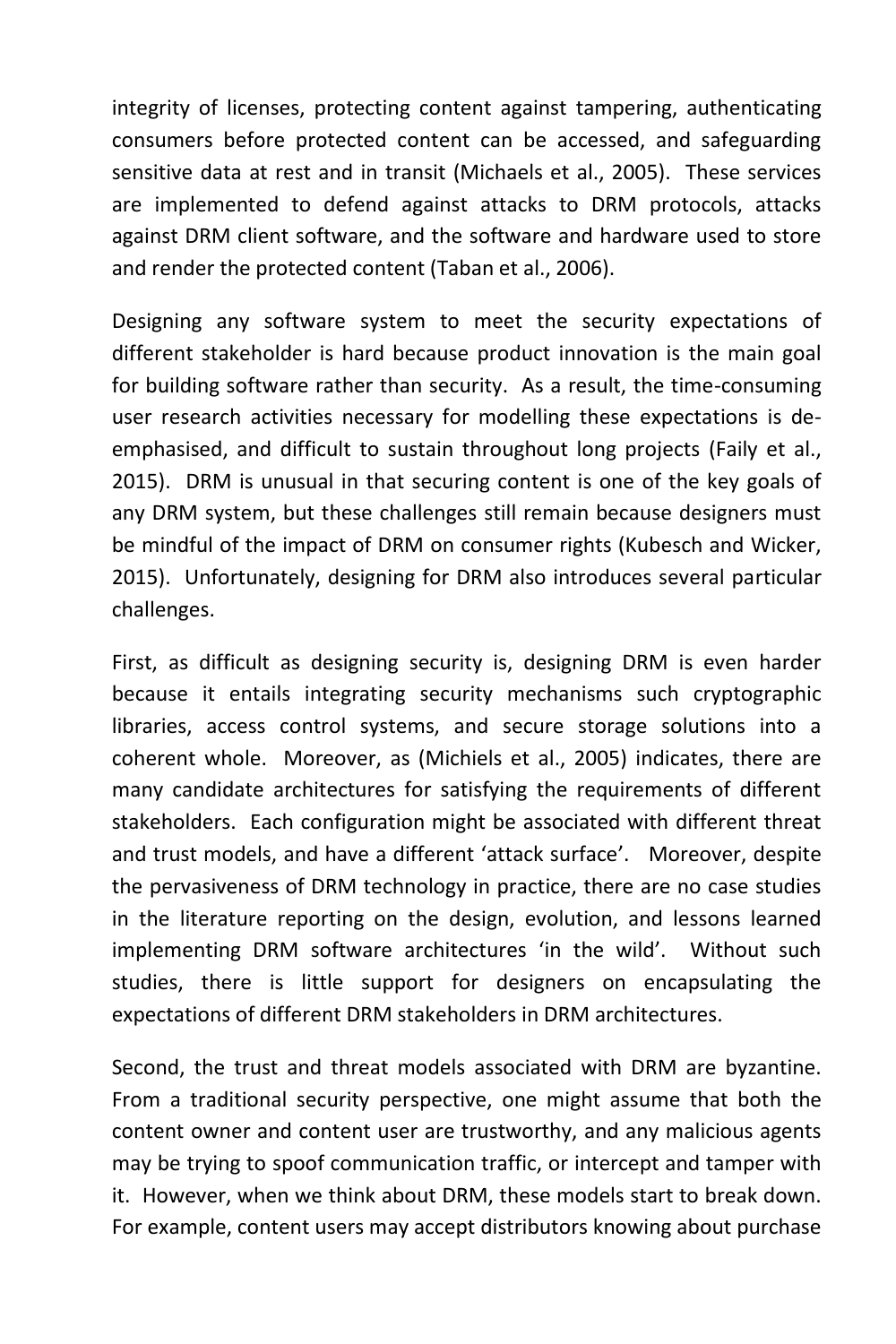details, but may not be happy about distributing misusing this data by sharing it with 3rd parties. Theoretical security models assume that legitimate use and misuse are well-defined, but this is not the case with DRM (Feigenbaum et al., 2002). Moreover, as (Diehl, 2012) notes, not only does the content owner not trust the content user, there is no easy way for a content owner to distinguish between honest and dishonest users. Moreover, even if the content user could be trusted, this trust might not be warranted if another user controls the content user's machine through malware.

Finally, the business models upon which DRM are based are dynamic, and it is uncertain how suitable DRM designs in the literature are given the current socio-legal and socio-economic climate where DRM is now pervasive. Although interoperability has long been cited as a 'grand challenge' for ecosystems where heterogeneous DRM solutions are pervasive (Koenen et al, 2004), there has been little progress implementing interoperability in practice. This is due in part to new classes of DRM attacks resulting from the need for device cross-compliancy and data leakage associated with the migrating content for interoperability (Taban et al., 2006). However, it has also been suggested that interoperability requires DRM designers to publish more details of their design and implementation than they might feel comfortable doing (Diehl, 2012).

#### **3. The Players in the DRM Game**

DRM systems are in essence technical locks designed to self-enforce copyright protection in the digital world. Traditionally, the golden triangle of the copyright stakeholders is formed by: a) the creator; b) the user; c) the distributor (Grosheide 2001, p 322). In what follows we will examine their different perspectives.

# *3.1 Content Developers*

l

DRM impacts on a complex range of interests.<sup>5</sup> Content developers are obviously one of the most relevant stakeholders, although they might not

<sup>&</sup>lt;sup>5</sup>It has been argued that "DRM requires a complex system of technical, organisational and social elements"(Mayer-Schonberger, 2006, p. 181).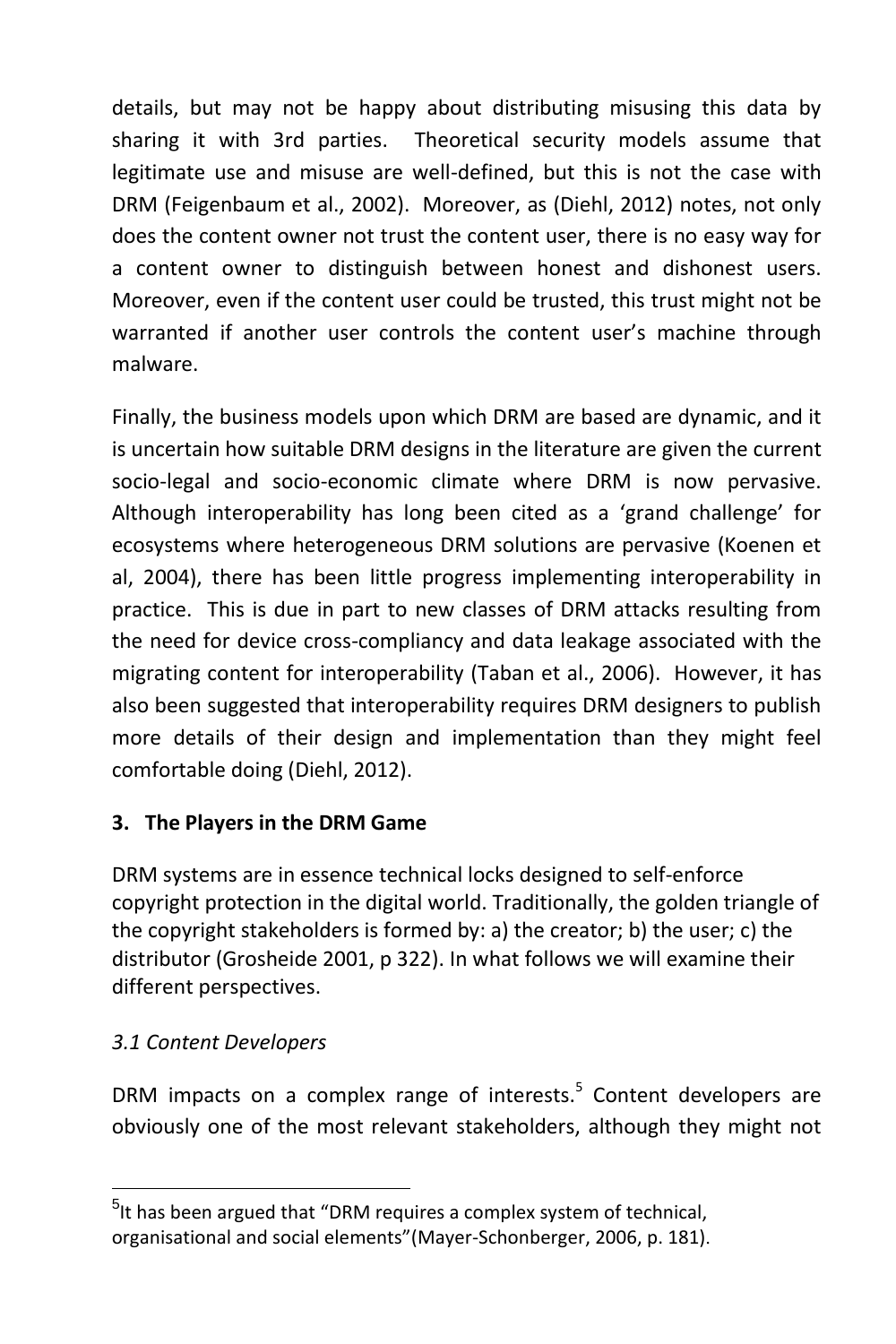necessarily rely on legislation to enforce their policies.<sup>6</sup> Self-enforcement of digital rights might be more effectively entrusted to cyber-protection technologies, especially given the practical difficulty to pursue millions of infringers.

It has been argued that some users will inevitably try to use digital content without paying the appropriate fee, unless they are prevented from doing so by societal rules and social consensus (Mayer-Schonberger, 2006). However, there is very little work on precisely which societal rules might be used to prevent the social perception that circumvention of DRM security in acts of piracy is a fair or a victimless act. Part of the ant-circumvention strategy of content developers relies on these rules (Yar 2008).

For some content developers, moreover, the perception of DRM is arguably influenced by their business model, despite there is little literature dedicated to the relationship between business model choice and DRM deployment. For the case of videogame developers, for example, it is different whether they expect their product to generate a steady income stream or whether the product will be offered at a one-off price to a distributor, who will then take ownership of the rights and financial revenues. Many developers are start-ups often backed by external investors who have a financial interest in DRM deployment in order to maximise the return of their investment. In addition, changes in business models need to be considered in the wider DRM debate centred on the effectiveness and future of game security. Digital content production takes place in a very fast-moving environment,<sup>7</sup> and while a business model can be fit or indeed need DRM implementation, changes or modifications of the same business model can have entirely different requirements in terms of security policy, especially if the user acceptance enters the equation.

It is questionable whether game developers should be leaving DRM to the publisher to deploy. After all, they are the original owner of the copyright arising from the creation of the product. They might be entitled to decide

 $\overline{a}$ 

 ${}^{6}$ Digital content developers only accounted in total for "6.7% of lobby meeting requests with theevaluation rapporteurof the EU Parliament Copyright Directive 2001/29/EC" (Reda, 2015)

<sup>&</sup>lt;sup>7</sup> During the last two decades, for example, the digital content industry has undergone a period of significant change in both social and business strategy (Reda, 2015).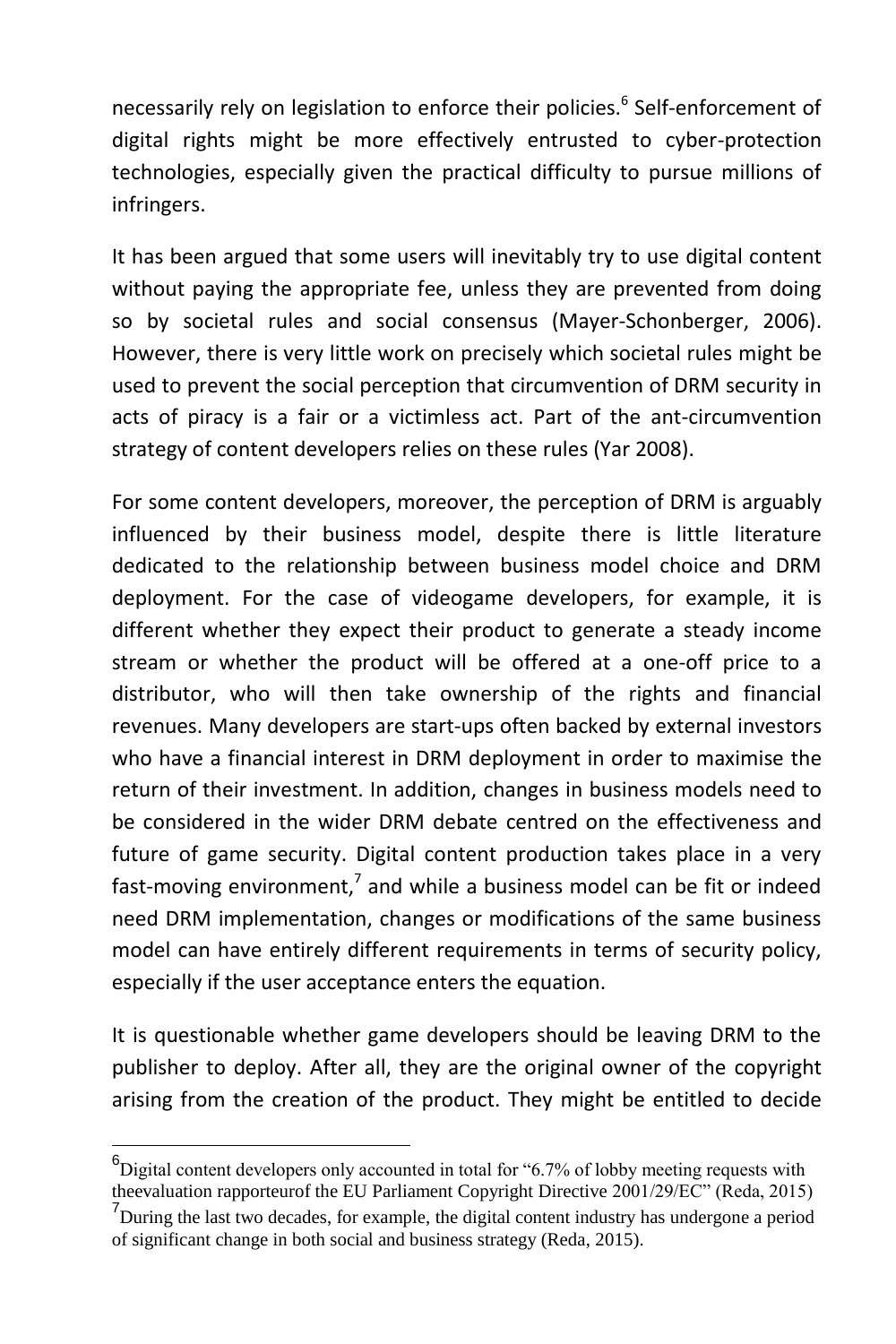what usage restrictions are implemented on their creation. However, for a number of reasons that will be clearer in the last section of this paper, in practice (at least in the sector of game development) they prefer to leave content protection to the other side of the golden triangle: the distributor.

#### *3.2 Content Distributors*

The examined literature shows the distributors to have the strongest interests in DRM deployment. Developers are surrendering unprecedented control over their products to distributors (Darroch, 2012, p. 136). For developers to continuously improve the gameplay experience, they need a recurrent income stream or a large preliminary investment from a content distributor with a large market reach.

Consumers now have a greater than ever choice of content through multiple merchants such as Google Play, iTunes, Xbox Live etc. As a consequence, one of the emerging business models for games is the 'freemium model' where the core game content is offered for free but value is added by optional in-game purchases such as in-game characters, extra content, cheats or game customizations.

Because of the increasing implementation of this model, consumers of games are no longer considered a mere submissive receiver of products through an initial one-time purchase. The freemium model appears to eliminate the need for DRM in the traditional sense, as wider distribution of the core free game content targets a wider market share for in-game purchasing resulting in the higher probability of in-game purchases. However, even in freemium models DRM is implemented on additional purchases. While under the traditional one-off purchase business model the distributor appears to be shouldering the entire burden of rights protection and security, in the freemium model content protection is implemented by the developer, according to the requirement of digital distributors.

While the costs of DRM implementation have been object of analysis (Petrick 2004, at 27) not much attention has been paid to the legal implication of the fact that distributors are shouldering the entire rights protections and security burden. If DRM is a complex of security mechanisms designed to protect the game assets, the distributor ends up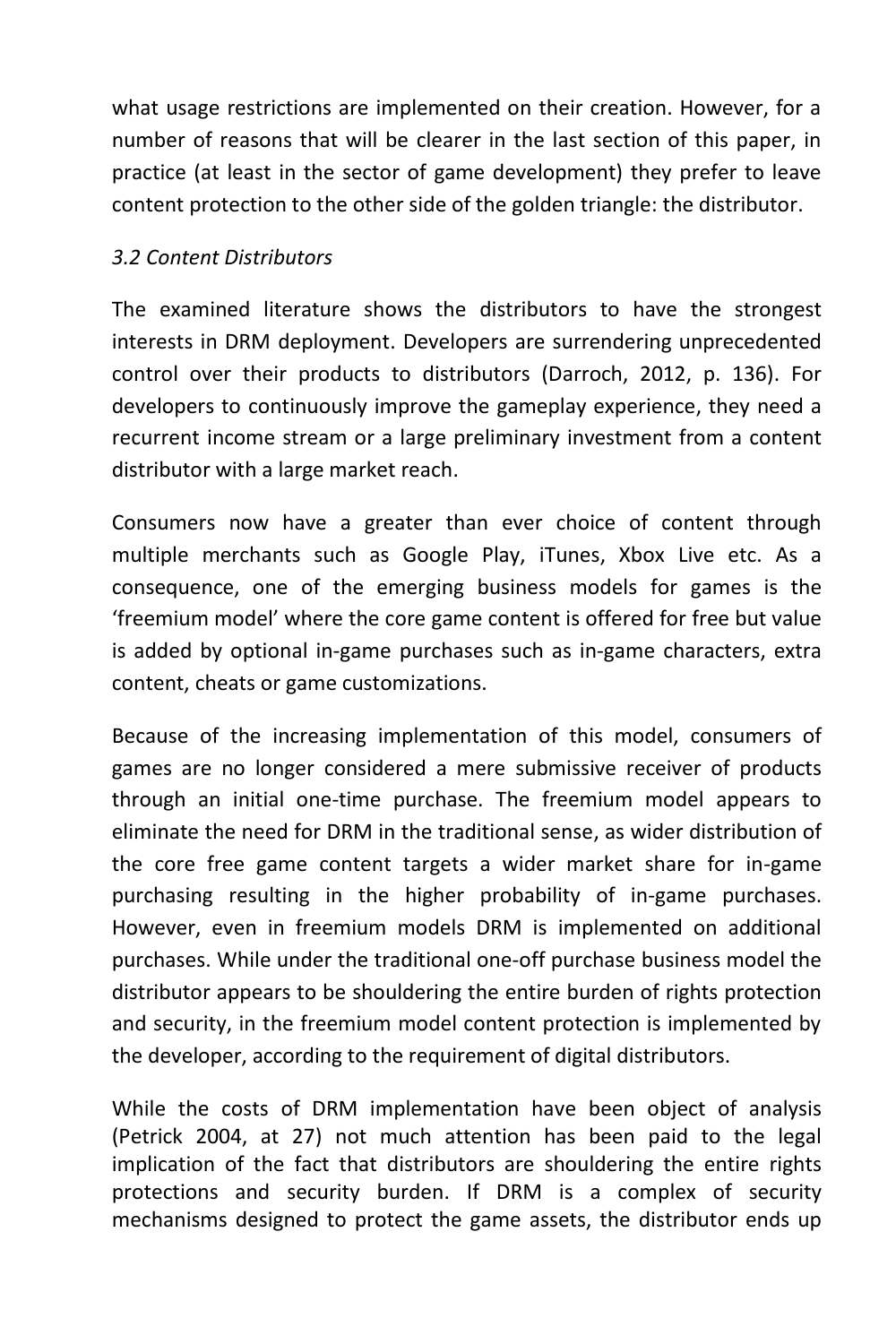taking full responsibility and, as a consequence, liability, for the security of the game. If this is the case, distributors are seemingly accepting responsibility for any possible security vulnerability associated with the development code, the game engine, or indeed any aspect of the game. This might have important legal consequences, for example in terms of vicarious liability. 8

#### *3.3 Content Users*

l

DRM consists of a variety of security mechanisms designed to prevent users from carrying out actions that may breach rights protected by copyright and IP law (Qun, 2010). However, this system of restrictions often fails to account for the permitted copyright exceptions granted to users in the EU or the fair use allowances granted in users in the USA (Favale 2008, p. 306). Both of these allowances permit backup copies for personal use, or for the purposes of educational use. Users of rights-protected content accounted for only 20% of the total lobby meeting requests with the evaluating rapporteur of the EU European Parliament Copyright Directive 2001/29/EC (Reda, 2015). Regardless of the size of the stakeholder's interest in DRM there is an underlying sense of an imbalance of power with the bias falling in the direction of rightholders. The rights holders appear to be free to undermine a number of lawful copyright limits granted by law to the users.<sup>9</sup>

In addition, literature suggests that overly restrictive DRM systems are likely be counter-productive as they provide little in the way of an incentive for users to purchase legitimate, paid-for content (Darroch, 2012). It can be argued that the financial motives for user piracy or circumvention of DRM would be less prominent, if the pricing policies set by distributors were more aligned with current economic times.<sup>10</sup> Unfair DRM in sum is not only against the law, but also against a sensible marketing policy. At present,

 $^8$  Vicarious Liability in essence is the responsibility of any third party that has the "right, ability or duty" to control infringing acts. In this case the distributor will be the third party between the rightholder and the user.

 $^9$  For example, the game World of Warcraft (prior to the freemium model version) could not be successfully bought used, because of a DRM-based one-time installation key policy (Dusollier 2003, p. 462).

 $10$  In fact, arbitrary price determination by distributors of online products has been object of attention by Courts. Se[e http://www.cnet.com/news/new-york-focuses](http://www.cnet.com/news/new-york-focuses-antitrust-probe-of-record-labels/)[antitrust-probe-of-record-labels/](http://www.cnet.com/news/new-york-focuses-antitrust-probe-of-record-labels/) (accessed 5-10-15)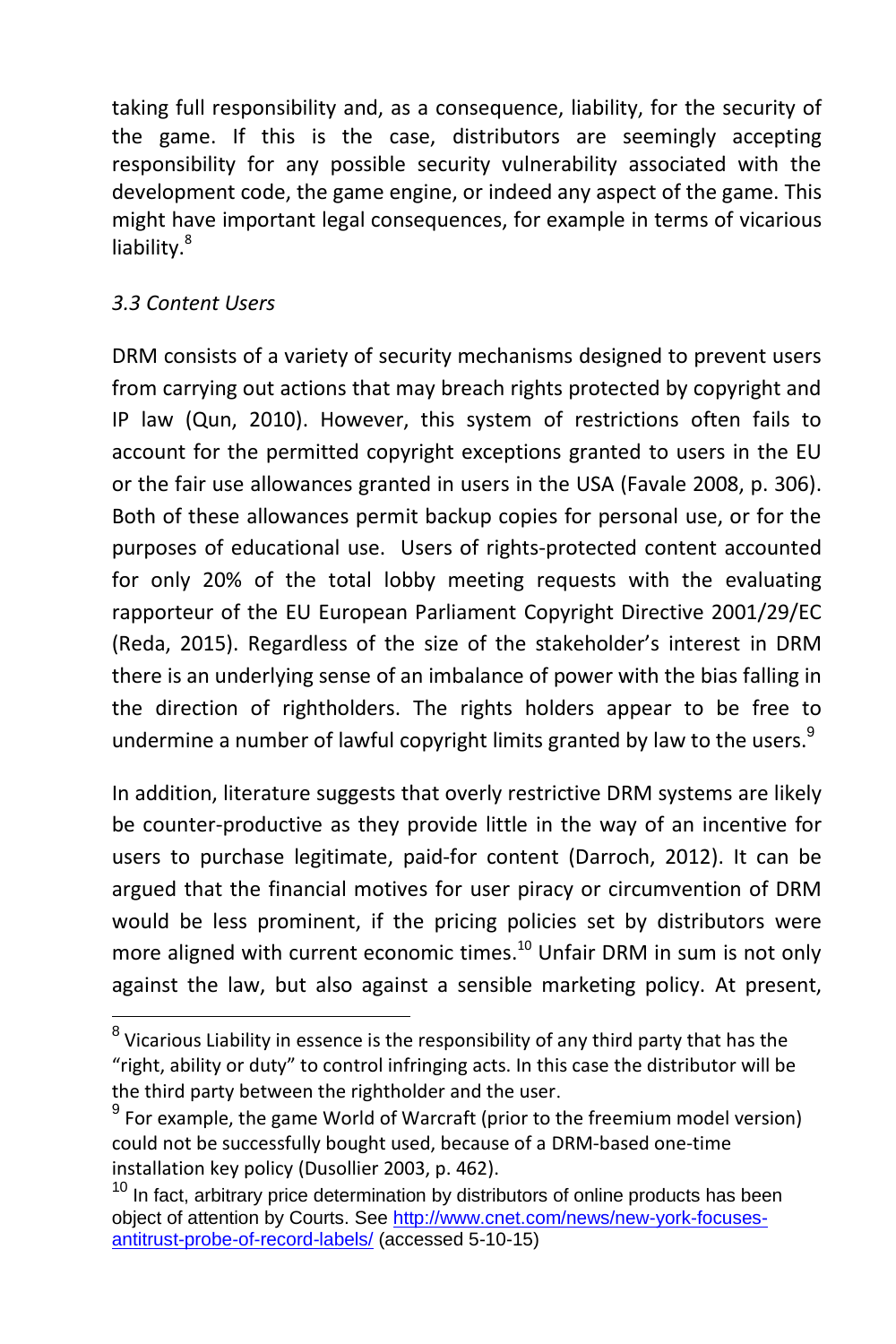distributors have unprecedented levels of power over price determination and differentiation. This, in turn, has had a negative impact on the user's attitude towards - and acceptance of - DRM technologies (Darroch 2012).

Another problem faced by users when interacting with the other stakeholders are language difficulties. For example, End User Licence Agreements (EULA), which include the Terms and Conditions of Use for rights-protected content, are often written using legalistic language and there is an apparent disengagement by content users of anything that appears written in that manner (Lemley 2006). In many cases the contractual relationship and legal terms that the user enters into with the rights holder are not given a second glance.

Another example is the use of abbreviations in language used by different stakeholders, such as developers or distributors. In the online contracts the abbreviation TPM stands for Technological Protective Measure, but in the field of software development TPM is the abbreviation for Trusted Platform Module.<sup>11</sup> These are only examples of the problems that can be caused by language difficulties across different stakeholder with mostly entirely different backgrounds and interests.

#### **4. The Need for Balance**

 $\overline{a}$ 

If the acceptance levels of DRM are to be improved, it is vital that a greater degree of balance is struck between the stakeholders (Dusollier 2003). As can be seen from the discussion in this paper, rights protection within cyber-security is a complex issue with multiple viewpoints and social arguments for and against its implementation, where a focus on fairness is seldom present. In the Courts of Law, however certain attention for balance and fairness is sometimes visible. For example, the issue of DRM has been examined at the highest European level with regard to circumvention on games consoles. This circumvention is sometimes achieved through the commercialization of modified chips ('mod chips') which allow the user to play unauthorised games.

<sup>&</sup>lt;sup>11</sup>This "is a crypto-graphic coprocessor chip that has been included on most enterprise-class PC and laptop motherboards produced in the past decade" (Challener, 2013).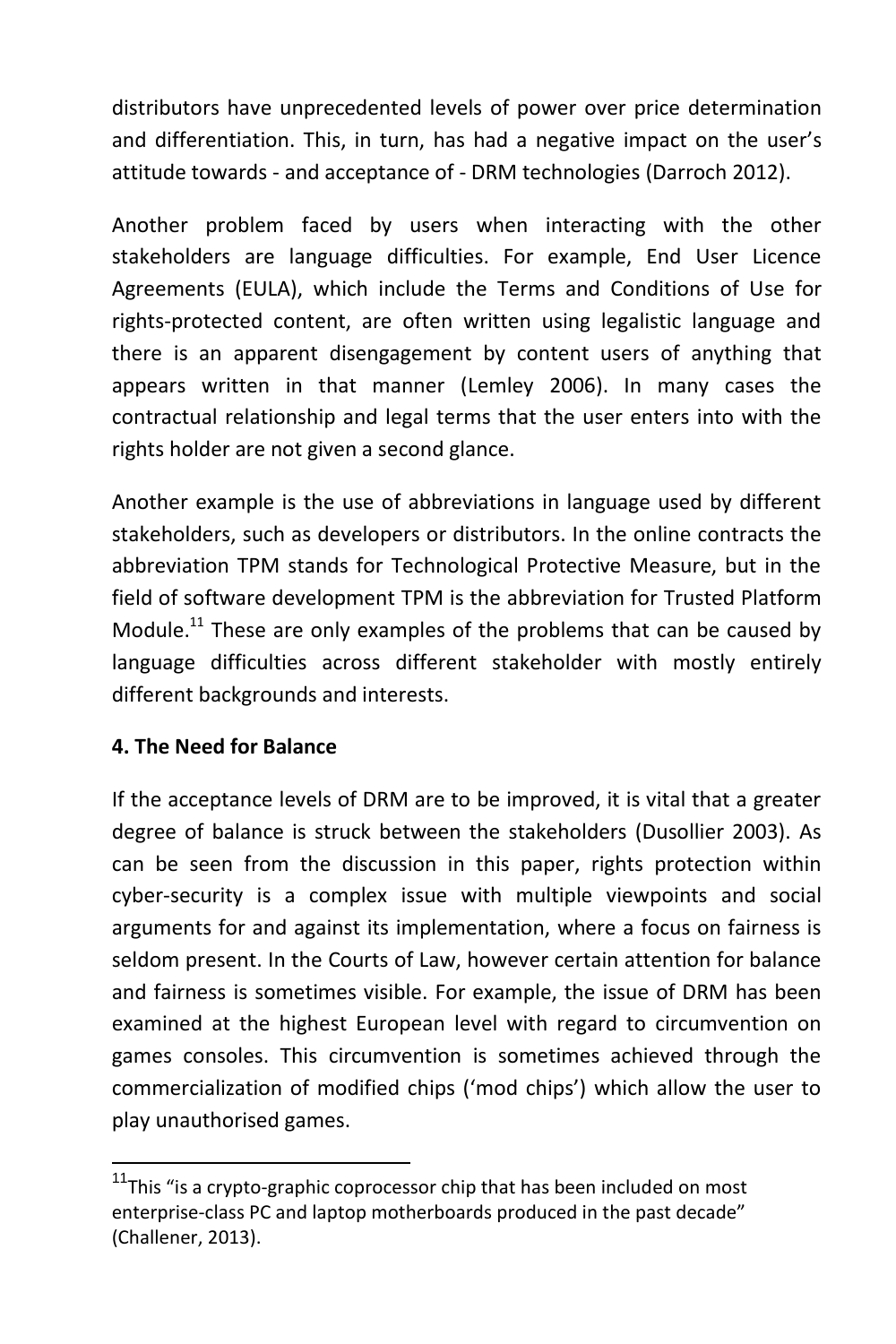The European Court held that the protection of 'effective' Technological Protective Measures (TPMs) can be extended to external hardware devices such as mod chips because there is nothing in the Information Society Directive 2001/29/EC of the European Parliament that forbids it, especially when considering the broad definition of TPMs provided by the directive. The Court however specified that a number of conditions need to be satisfied in order to allow the protection of TPMs. In particular, a) the aim pursued by the manufacturer implementing TPMs must be legitimate (e.g. it must seek copyright protection and not competition hindrance); b) TPMs must be suitable for the task (e.g. 'effective'); c) certain proportionality criteria must be met, which includes a number of considerations: the volume of infringing behaviours compared to legitimate behaviours, and whether a different protection technology 'could cause less interference' with legitimate uses.

It is obvious from the above ruling the struggle for fairness of the highest European Court. The "fair balance of interests", provided in the recitals (albeit not in the text) of the EU Copyright Directive,  $12$  seems to be seriously considered by the judiciary invested with copyright matters.

However, it is unlikely that DRM systems will ever be able to accurately predict or read human intent and, as such, there is a very fine line between legitimate fair use actions (i.e. hardware modifications to allow bespoke home-brewed content to run or be used for backup purposes) and those actions that have a secondary purpose that can carry out unlawful circumvention of DRM and breach TPMs. Ultimately, the DRM system cannot know enough about the circumstances outside of the computer (Felten, 2003).

Moreover, human intent is only one part of the problem. Copyright infringement can be determined objectively, irrespective of the human intent, when the unlawful acts (unauthorised reproduction, communication, and distribution) are clarified by law. As this is not the case currently it can be suggested that legislative reform in this area is urgently needed.

 $\overline{a}$ 

 $12$ Recital 31, Council Directive 2001/29/EC of 22 May 2001 on the harmonisation of certain aspects of copyright and related rights in the information society *Official Journal L 167, 22/06/2001 P. 0010 – 0019*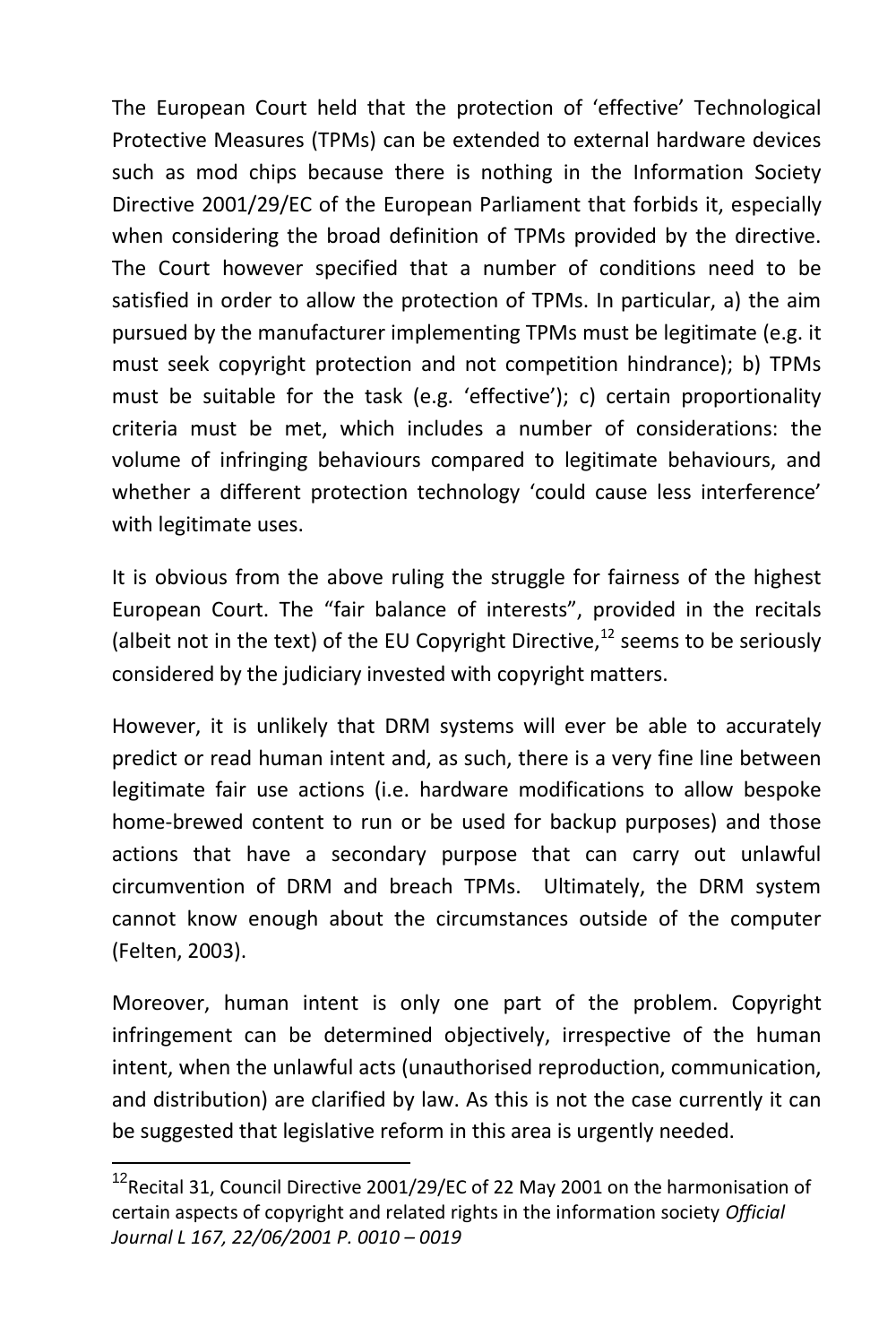# **5. The need for Clarity and Legal Certainty**

From a legal perspective, DRM can create a variety of different disputes in the legal areas of copyright, privacy, competition, contract, and other branches of law.

The complexity of the legislation regulating anti-circumvention measures, which are the provisions impacting on DRM, does not help legal certainty. For example, in Europe Technological Protection Measures have to comply with copyright exceptions, according to the Copyright Directive. But each EU country has implemented the directive with a different selection of exceptions with which TPMs have to comply, and it applied different civil or criminal charges against DRM circumvention (Favale 2008, p. 688).

In the US, the lack of a clear definition between fair uses from acts that would constitute copyright infringements does not help the status of DRM security. Although some uses are clearly fair and others clearly not fair, there is essentially a large grey area of uses that may or may not be conceived as fair and could only ever be settled with the assistance of a court ruling. Even a well-accomplished copyright lawyer cannot say with absolute certainty where the line between fair and unfair use is really found. (Felten, 2003, p. 56).

Moreover, although DRM legal protection originates and is defined within copyright protection, it is in practice implemented to achieve anticompetitive practices. For example, interoperability requirements provided by the software directive<sup>13</sup> prompt essentially competition issues (Gasser and Palfrey 2007); whereas on the side of the user, there are substantive privacy issues to be considered, as DRM can and is often used to track user behaviour (Burk and Cohen, 2001; Feigenbaumet al. 2001; Cohen, 2003).

Advances towards a balanced DRM will be determined not only by technology modifications, but also by the current and emerging economic and legal developments (Heileman and Jamkhedkar 2005). However, when markets go through rapid change such as the gaming sector has, it takes time for legislation to catch up (Samuelson, 2003, p. 41). A fragmentary and

 $\overline{a}$ 

<sup>&</sup>lt;sup>13</sup>Council Directive 91/250/EEC, Art 6.2.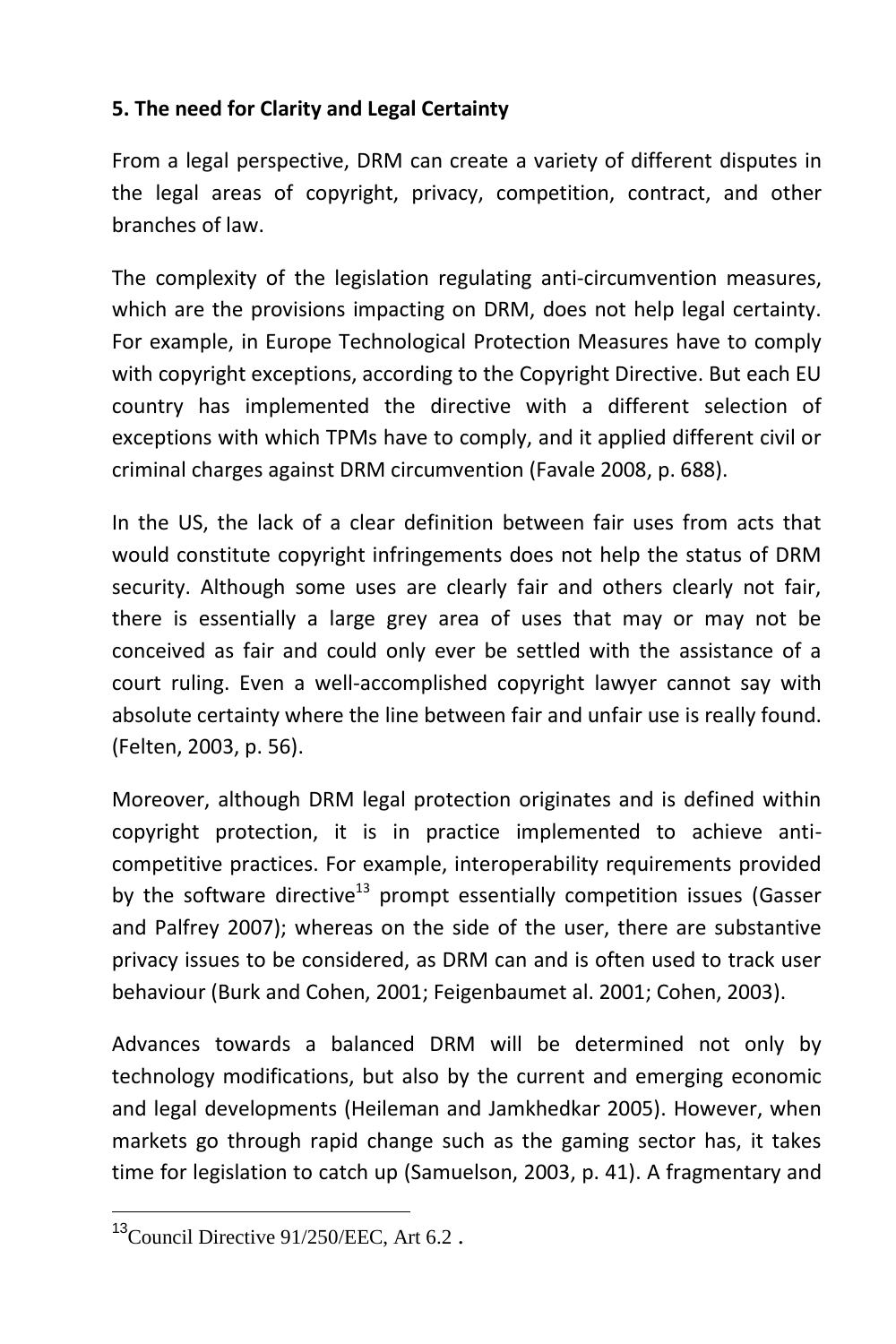out-dated legal framework increases the risk of litigation, which in turn increases variable costs to an unbearable extent for smaller players.

Additionally, changes in the game development market, such as the development of new hardware platforms, different distribution methods, and new payment technologies, all carry risks and legal challenges that require access to legal professionals for those involved in disputes. These market factors aid the need for legal professionals specialising in the DRM sector, who are often at a loss trying to apply to new scenarios legislation already out-dated, or excessively complex.

Additionally, the business models of the stakeholders involved in disputes around rights protection will also have an influence on the access to justice and legal outcome. The complexity of disputes in copyright law along with the nebulousness of the fair use exceptions, combined with the struggle of negotiating licensing agreements, mean that non-experts such as fledgling game developers are often at an informational disadvantage when they face a dispute involving DRM. In any legal dispute access to high quality legal advice is vital but also dependent on having the financial means to defend one's position and seek the necessary guidance prior to litigation. Financial health and the ability to seek high quality legal advice is more commonly found in larger more established organisations than smaller nascent organisations (Davies, 2006, p. 48).

In sum, the ever-changing nature of content security and the complex legal issues DRM can create impact of the performance and commercial viability of small content producers. These problems can only be counteracted by a simplification of DRM regulations and the easy accessibility of alternative dispute resolution systems.

#### **6. The Perspective of the Developers**

The analysis carried out in the first part of this paper has produced a number of questions, which we have summarised in the following:

- What are the motives and incentives of DRM circumvention?
- What are effective strategies against circumvention (Cultural? Legal? Commercial?)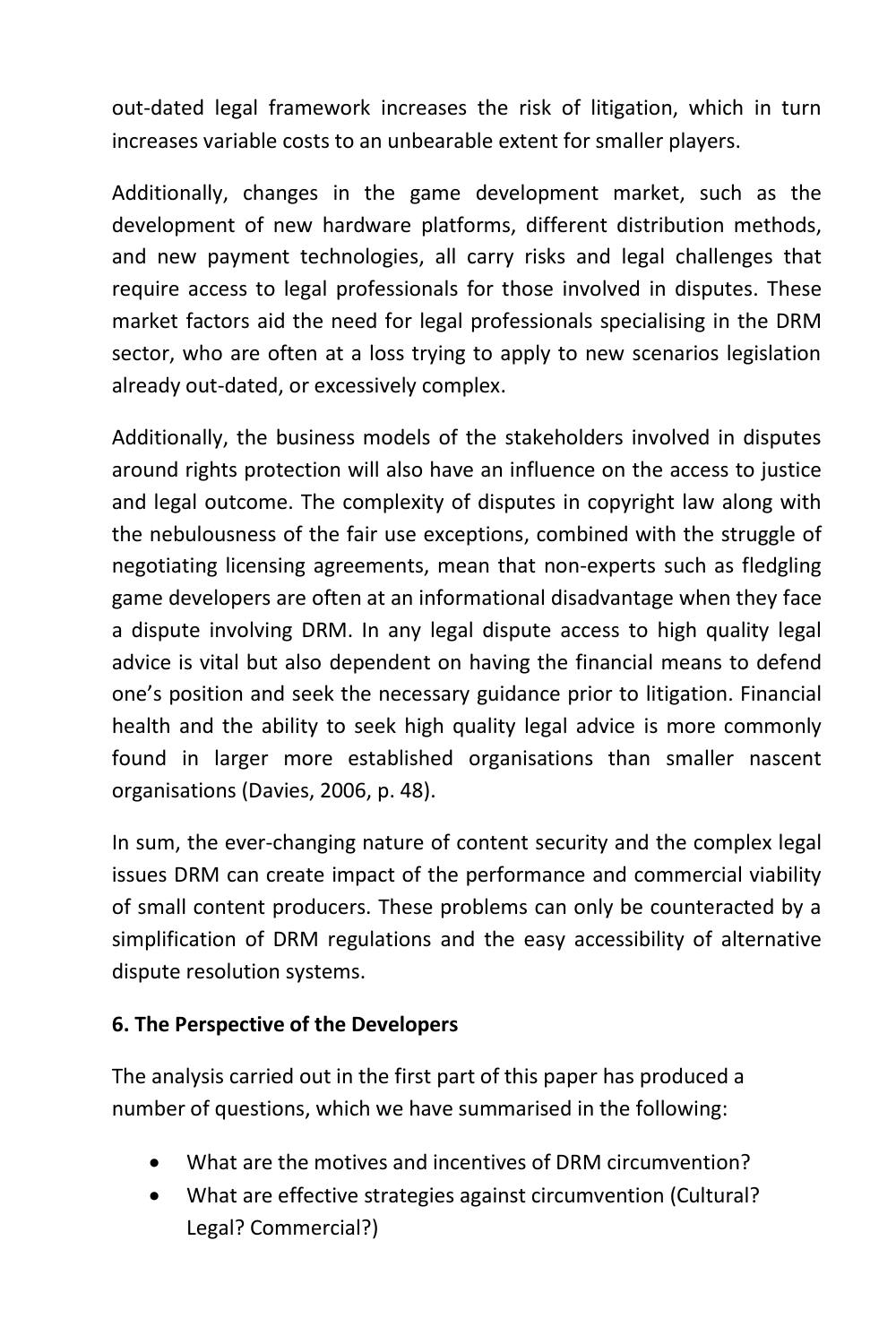- Is DRM adding value? Or value it is best reached through other ways?
- On DRM and Contract (EULA), are DRM developers aware of the legal issues?
- Are Developers aware of DRM limits (e.g. copyright limits and exceptions)?
- Overall is DRM a human (social, legal) problem or a technical one? And the solution?

These questions formed the core of a semi-structured questionnaire that was submitted to a selection of UK based game developers. The responses to the questionnaire have been object of qualitative analysis.

Our case studies implemented different business models: the Premium model online (one-off fee per game), the Freemium model online (game available for free and extras available for a fee), and the sale of game consoles. Interestingly, none of them reported to have given any consideration to content protection upfront, when choosing their business model. However, it was acknowledged that the need for DRM implementation varies among business models because the very need for protection and the concrete possibilities of protection are different. For example while the Freemium model has no need for protection at release stage, it needs DRM when additional features of the game are purchased. Conversely, game consoles and CD-based Premium models need to implement DRM upfront if they want to avoid infringement. Moreover, server-based products offer more possibilities for controlling usage restrictions compared to client-based games.

In order to identify the source of content restrictions within each model, we have asked whether the platforms have imposed DRM on developers, contractually or otherwise (e.g. more or less binding business practices). The response of the developers suggested that all market leaders impose the implementation of DRM in the products they allow to commercialise, whereas some minor player do not require content restrictions.

Developers' opinion on possible incentives for circumventing DRM mentioned the technical challenge, for those that crack the game and make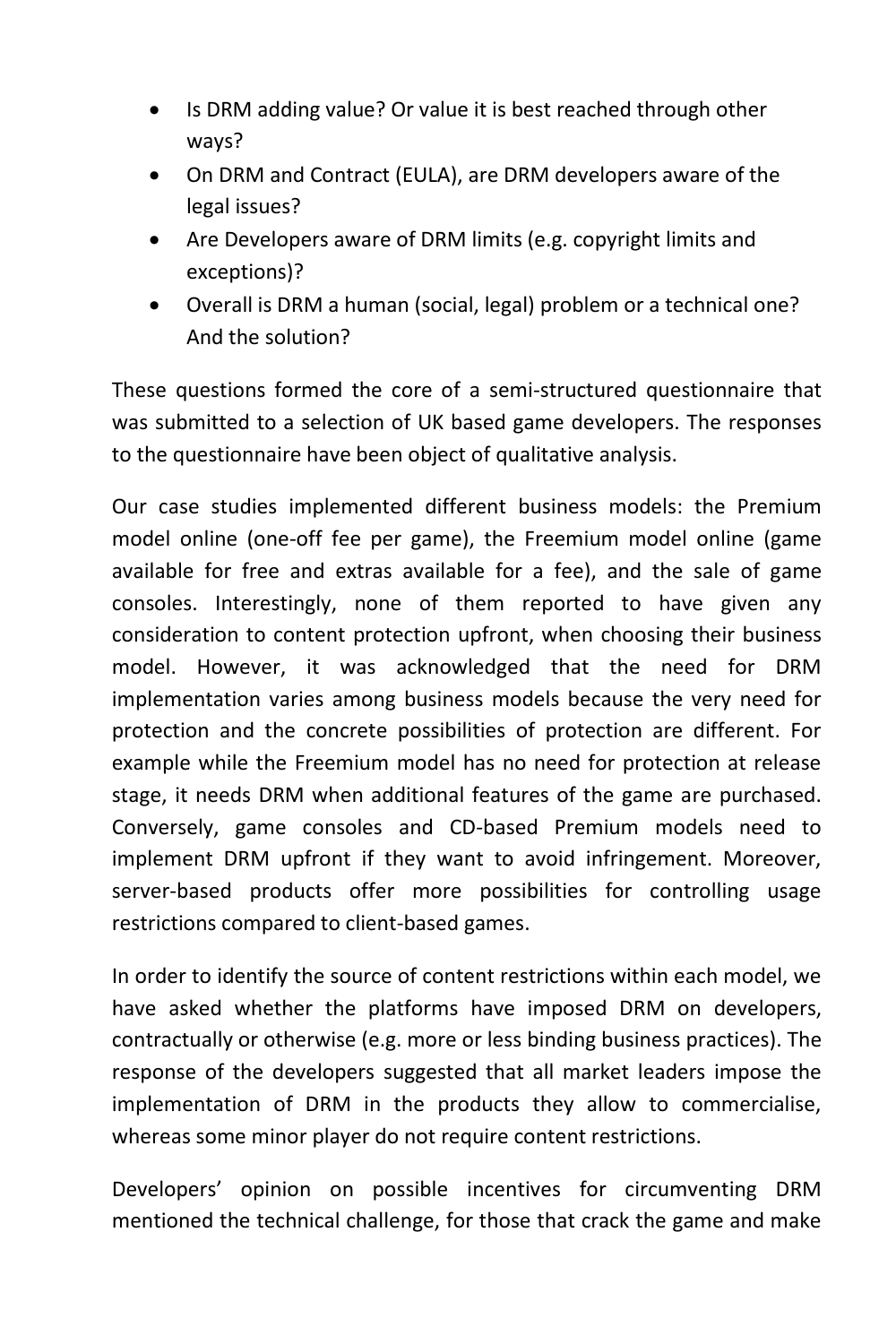it available on peer-to-peer file sharing. Unskilled game downloaders from P2P platforms, conversely, according to the project participants were possibly incentivised by: a) getting the game without paying the price, b) trying the game before buying it (trial versions are no longer available), and c) freedom of using a lawfully purchased product.

On the other side of the spectrum, developers' incentives for the implementation of DRM were rather low. Developers know that DRM has a low consumer acceptance, and they fear that the market penetration of their products can be seriously impaired by content protection. However, they do implement content protection because this is required by the platform, especially those able to guarantee wider market distribution. Overall DRM is considered valuable, as it adds value to the product, but at the same time it is described as a necessary evil. In short, the general feeling of the interviewees was that they would rather not to have to worry about DRM. They would happily leave the whole task to the distributing platforms.

Interestingly, the main incentive arising from content protection and directly impacting on the interests of developers are the data monitoring possibilities offered by DRM. In short, product protection technologies allow studying users' behaviour. This information is valuable to determine future product modifications and in general future market policies.

Costs of DRM implementation were not perceived as relevant by game developers as mostly shifted on the distributor (the platform); and costs of DRM circumvention (piracy) vary among business models. While game consoles showed a fair confidence in the effectiveness of their DRM, the others found that the costs of breaches in content protection were offset by the advantages of broader circulation of the product in the market.

All the interviewees seem to be aware of a certain amount of DRM circumvention on their products, however, they declare to take hardly any action against it. More in details, reported actions against DRM circumvention are: a) do nothing ("move on"), b) changing the code, c) complain with the platform. The latter action seems to be effective due to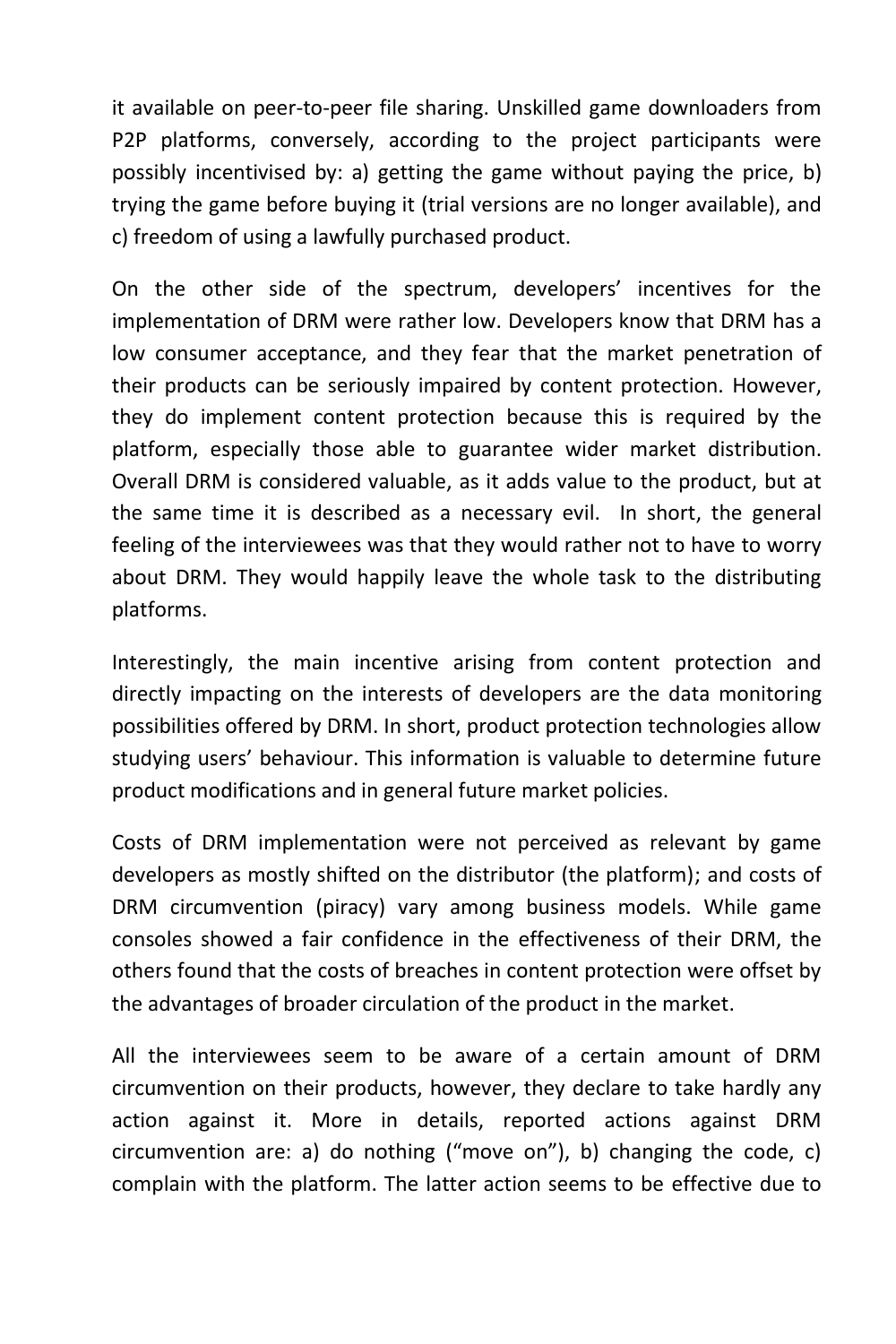corporate IP policies of large platforms, which handle the "notice and take down" process rather swiftly (and, it appears, without judiciary scrutiny).

Taking legal action seems to be considered the last resort from the interviewed developers, mainly because of cost/benefit considerations. In short, broad circulation of the product on the market is perceived as creating more advantages than losses. However, legal action is contemplated in the case of professional infringement, as in cases in which somebody cracks the digital lock in order to commercialize the game in competition with the right holder.

The End User Licence Agreements (EULA) which is the contract between the user of the game and the rightholder (including the distributor) is either entirely handled by the platform or "borrowed" from competitors or other sources. No consideration seems to be given by developers to the legal aspects and implications of this document, in terms of legislation to comply with (copyright, data protection, consumer protection).

Some of the developers have encountered data protection issues in their day-to-day activity, in particular when collecting behavioural data on users. They refer to have addressed this by screening identity information (e.g. the name of the user or the credit card details) and by providing privacy policies for each product, explaining what type of data is collected, and which are accessible online. No tailored legal advice was sought or provided, unless in presence of a specific problem, but general guidance seems to be available from industry trade bodies.

Overall, the main problem about DRM technologies according to game developers is human/social, in the sense that DRM circumvention is not seriously perceived as "wrong". They find the attempts to develop a social conscience about it, such as equalling infringement to stealing, are not effective and deceptive for the public. The issue of fairness is also perceived as tipping the balance against users, who cannot try the product before buying it, and cannot do what they want with things that they own. Legal sanctions against circumvention are also considered "unfair" as way too severe. However, they all concur that although DRM circumvention is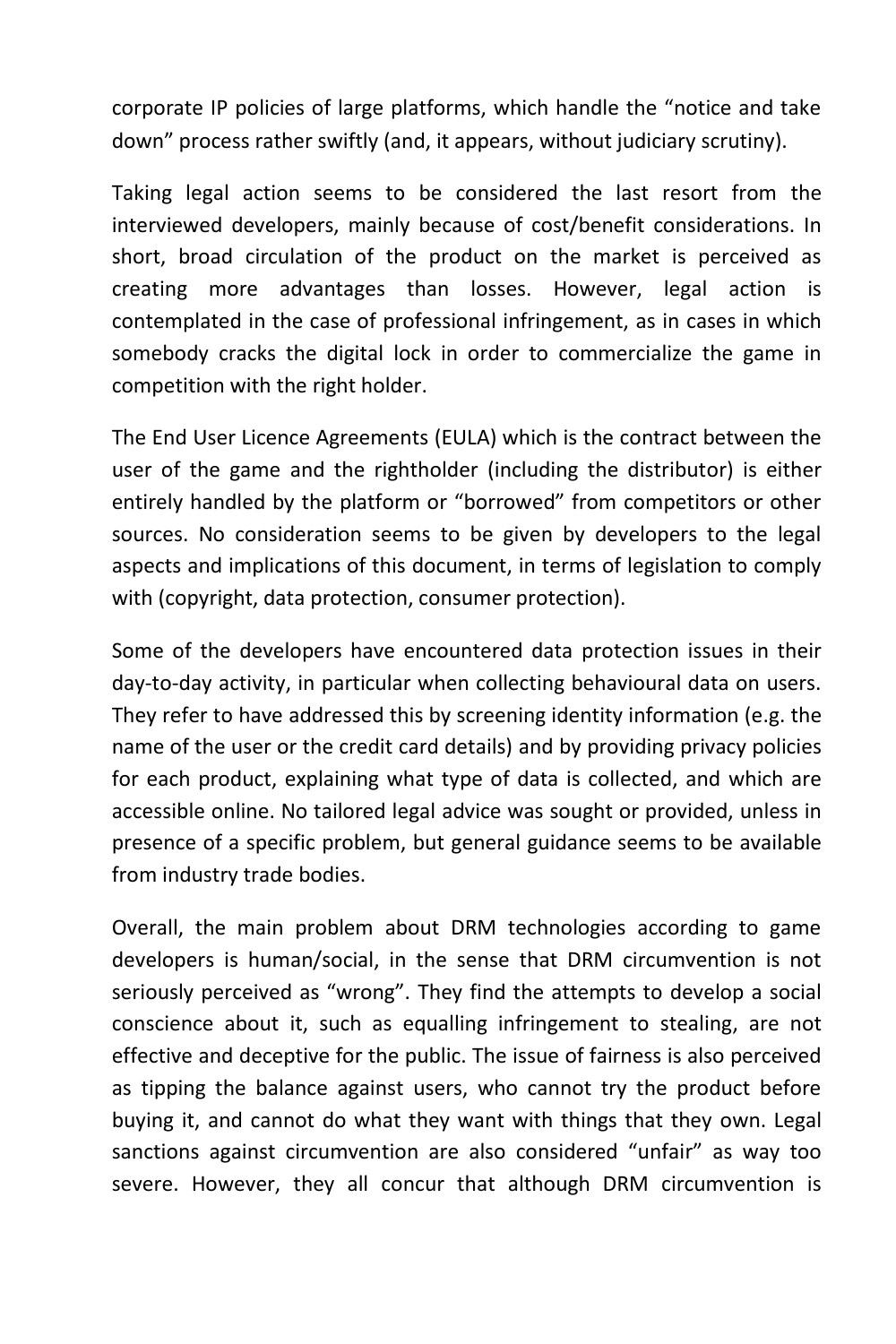basically a "human" issue, any viable solution can only be "technical". Social and legal solutions are in fact perceived as highly ineffective.

Finally, we have asked our project participants what their Dream Scenario would be on DRM. While the short impulsive answer was "a world without it", a more serious reflection included the acknowledgement that a digital world without content protection would be neither reasonable nor viable. A more realistic dream scenario involves a flexible DRM that allows users more freedom while at the same time protecting the rights of the owner. Moreover, they would like a seamless DRM that is easy to implement, as they prefer to focus on the creative process. They believe that creating a very good product is more important than defending mediocre products from infringement. If the product is very good, some argued, consumer acceptance of DRM may increase, as the pleasure to play the game will overcome the annoyance of having usage restrictions.

#### **8. Conclusions**

There are multiple stakeholder views associated with DRM security. This paper searched the literature to provide some of them, and it gathered original data to complete the picture. Current research on DRM shows the human (social and legal) implication of DRM only in relation to the final user of the digital product. The perspective of the industry, whether content developers or distributors are instead mostly examined from a technical point of view (e.g. DRM effectiveness). We submit that in the complex picture surrounding DRM there are human (social/legal) aspects to be explored also elsewhere, on the side of content producers, whereas some other human (e.g. legal/economic) issues are to be pursued among the content distributors and the policy makers.

The data we analysed in this paper suggest that while DRM circumvention is an essentially "human" problem, as it raises socio-cultural and legal issues, the only provided solutions are "technical". In practice, industry-led research only aims at an increasingly effective DRM to address the issue of circumvention. However, as DRM advances, so does DRM circumvention, as technology can be defeated by another technology. Focusing on the human aspects surrounding this technology, on the side of all players of the DRM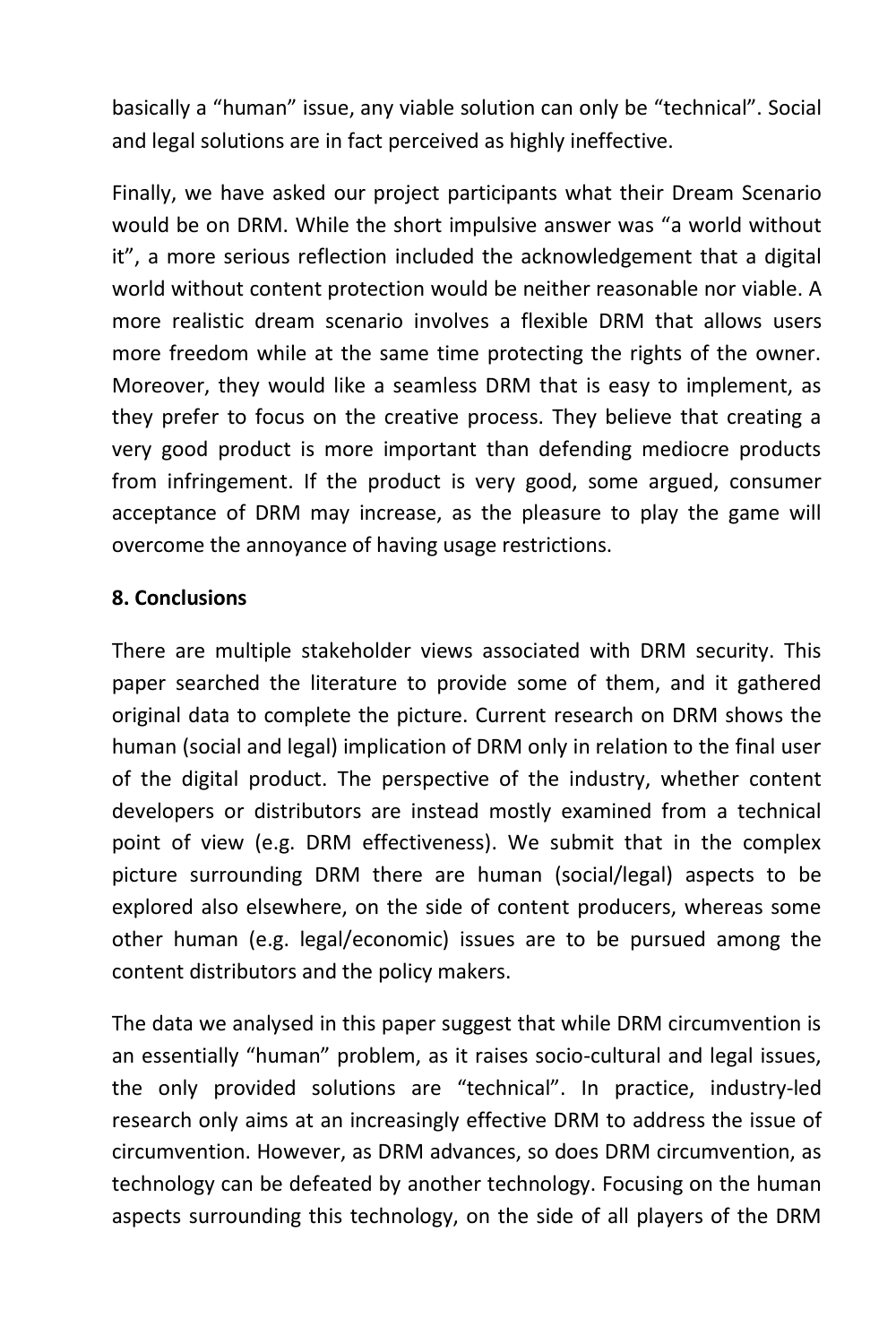game, can provide new and more effective tools to appease this contentious issue.

#### **References**

Adams, A. and Sasse, M. A. (1999). Users are not the enemy. Communications of the ACM.42 (12), p41-46.

Akester, P. (2006). Digital Rights Management in the 21st Century. European Intellectual Property Review.28 (3), p159-168.

Anderson R. (2008).Security Engineering. 2nd ed. Hoboken: Wiley. p679- 725.

Blizzard's Diablo 3 (2012), [http://us.battle.net/d3/en/,](http://us.battle.net/d3/en/) last accessed 05/11/15

Böhle, K. (2008). Informed Dialogue about Consumer Acceptability of DRM Solutions in Europe.Available: http://www.indicare.org/tikipage.php?pageName=Downloads. Last accessed 10/04/2015.(The Informed Dialogue About Consumer Acceptability of DRM Solutions in Europe - INDICARE)

Burk, D. and Cohen, J. (2001) 'Fair use infrastructure for rights management systems', Harvard Journal of Law and Technology, Vol. 41, pp.48–82.

Butler, L. (2014).ERA UK Market Statistics. Available: http://www.geraeurope.org/info-stats/overview.aspx. Last accessed 16/04/2015.

Conetta, O. and Schafer, B. (2014) 'Self-enforcing or self-executing? What Computational Copyright can learn from LKIF Transaction Configurations for Eurobonds', CREATe Working Paper 2014/12 (October 2014), at <https://zenodo.org/record/12432/files/CREATe-Working-Paper-2014-12.pdf> (accessed 16-10-15)

Challener, J. 2013. Trusted Platform Module Evolution.John Hopkins APL TechnicalDigest, 32(2), p 1.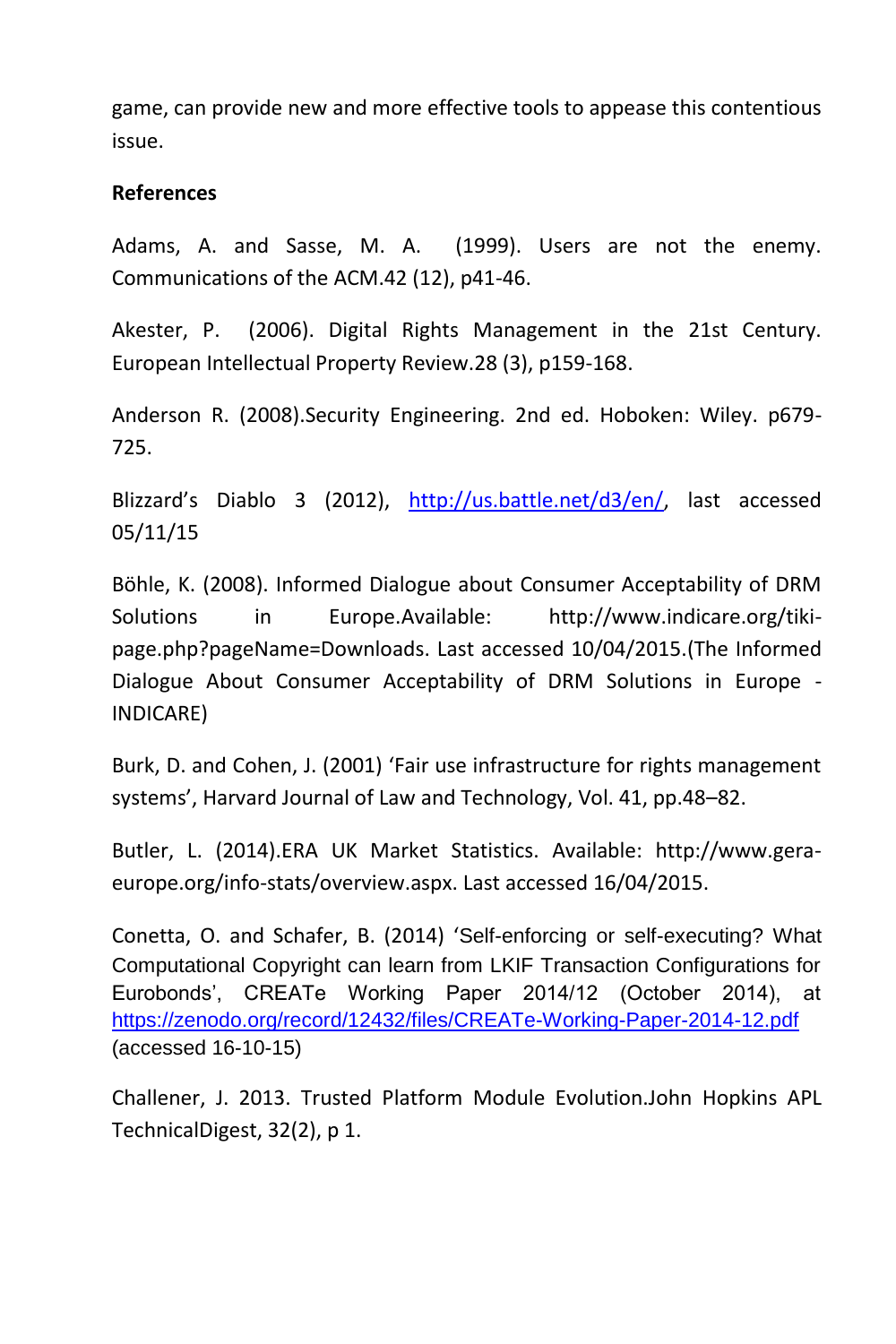Chang, Y-L, (2007). Who should own access rights? A game-theoretical approach to striking the optimal balance in the debate over Digital Rights Management. Artificial Intelligence and Law, 15(4), p323-356.

Cohen, J. (2003) 'DRM and privacy', Berkeley Technology Law Journal, Vol. 18, pp.575–616.

Darroch, C. (2012). Problems and Progress in the Protection of Videogames: A Legal and Sociological Perspective. The Manchester Review of Law, Crime and Ethics, 1(1), p136-172.

Davies, W. and Withers, K. (2006). Public Innovation.Intellectual Property in a Digital Age. Institute for Policy Research. p48.

Diehl, E. (2012). Securing Digital Video: Techniques for DRM and Content Protection. New York: Springer, p4-5

Dusollier, S. (2003) Tipping the Scale in Favour of the Right Holders: The European Anti- Circumvention Provisions'Springer-Verlag, Berlin p462-478.

Faily, S., Lyle, J., Fléchais, I., and Simpson, A. (2015). Usability and Security by Design: A Case Study in Research and Development. In Proceedings of the NDSS Workshop on Usable Security. Internet Society.

Favale, M. (2008) Approximation and DRM: Can digital locks respect copyright exceptions?. International Journal of Law and Information Technology 19 (4) p306-323.

Favale, M. (2010). The Relationship between Copyright and Contract Law, London: Strategic advisory Board for Intellectual Property.p1-182

Felten, E. (2003). A sceptical view of DRM and fair use.Communications of the ACM.46 (4), p56-59.

Feigenbaum, J., Freedman, M., Sander, T., and Shostack, A. (2002). Privacy Engineering for Digital Rights Management Systems. In Sander T., editor, Security and Privacy in Digital Rights Management, volume 2320 of Lecture Notes in Computer Science, pages 76-105. Springer Berlin Heidelberg.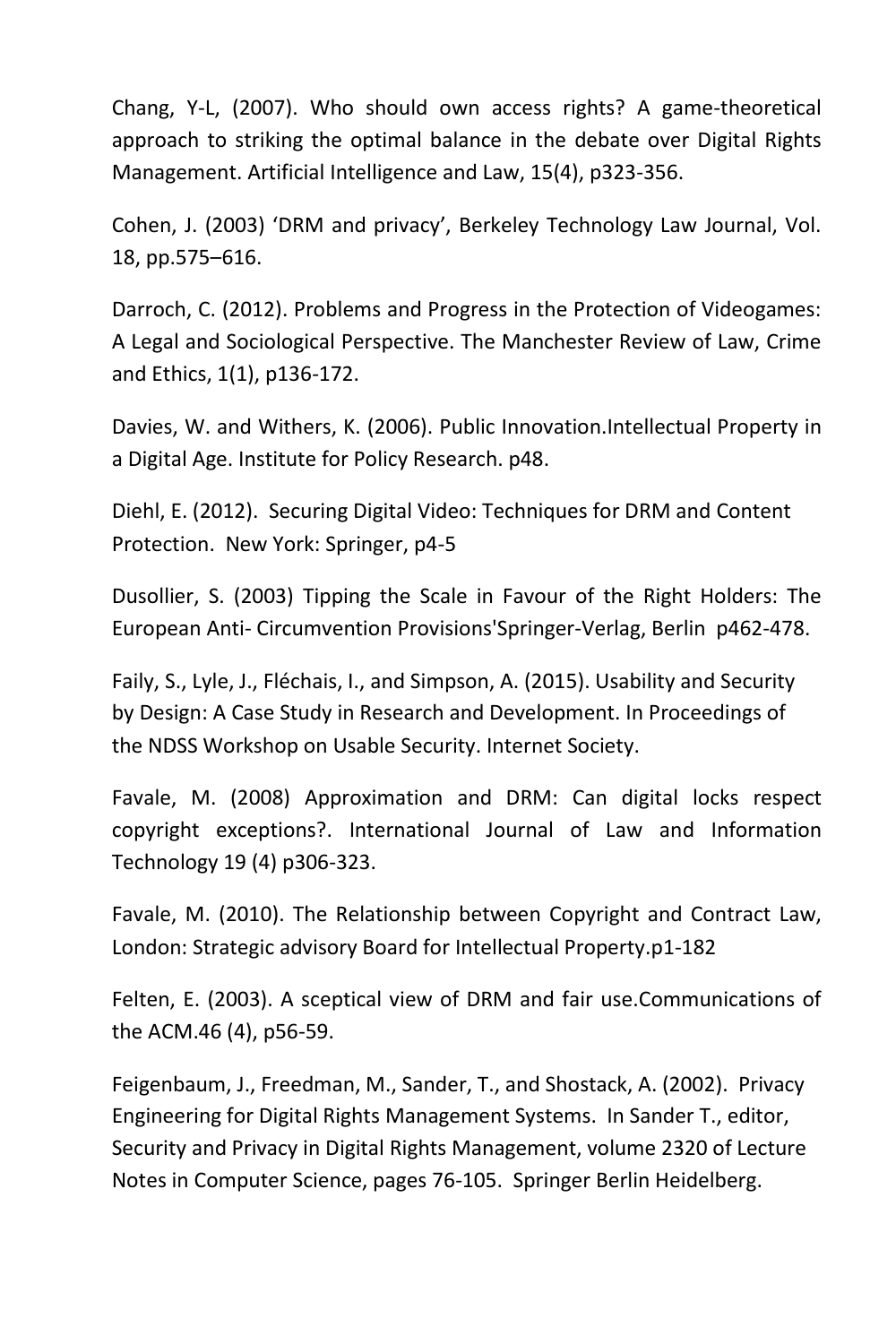Gasser U. and Palfrey J. (2007) 'When and How ICT Interoperability Drives Innovation', Berkman Publication Series, November 2007, <https://cyber.law.harvard.edu/interop/pdfs/interop-breaking-barriers.pdf> (accessed 12-10-15)

Gordon, W. (1982) Fair Use as Market Failure: a Structural and Economic Analysis of the Betamax case and its Predecessors, 82 *Col L. R*. 1600-1657

Grosheide, W. (2001), Copyright Law from a User's Perspective: Access Rights for Users, 23(7) E.I.P.R. 321-325,

Hart, H., (1955). Are there any natural rights. The Philosophical Review, 64(2), p175 -191.

Heileman G and Jamkhedkar.P (2005). DRM interoperability analysis from the perspective of a layered framework.Proceedings of the 5th ACM workshop on Digital rights management (DRM '05 -1).p17-26.

Hudson, A.(2012) Equity and Trusts. 7th ed. Oxford: Routledge, p5-6.

Koenen, R., Lacy, J., Mackay, M., and Mitchell, S. (2004). The Long March to Interoperable Digital Rights Management. Proceedings of the IEEE, 92(6): 883-897.

Kubesch, A. and Wicker, S. (2015). Digital Rights Management: The Cost to Consumers [Point of View]. Proceedings of the IEEE, 103(5): 726-733.

Lemley, M.A. (2006) Terms of Use. 91 MINN. L. REV. 459, 461 n.5

Litlow, B. (2012) DRM's Rights Protection Capability: a review. The First International Conference on Computational Science and Information Management, Volume 1 (2012), p12-17.

Lucasfilm Games' Secret of The Monkey Island (1990)

Lucasfilm Games' Monkey Island 2: LeChuck's Revenge (1991)

[Majid](http://nms.sagepub.com/search?author1=Majid+Yar&sortspec=date&submit=Submit) Yar, The rhetorics and myths of anti-piracy campaigns: criminalization, moral pedagogy and capitalist property relations in the classroom. New Media & Society August 2008 vol. 10 no. 4 605-623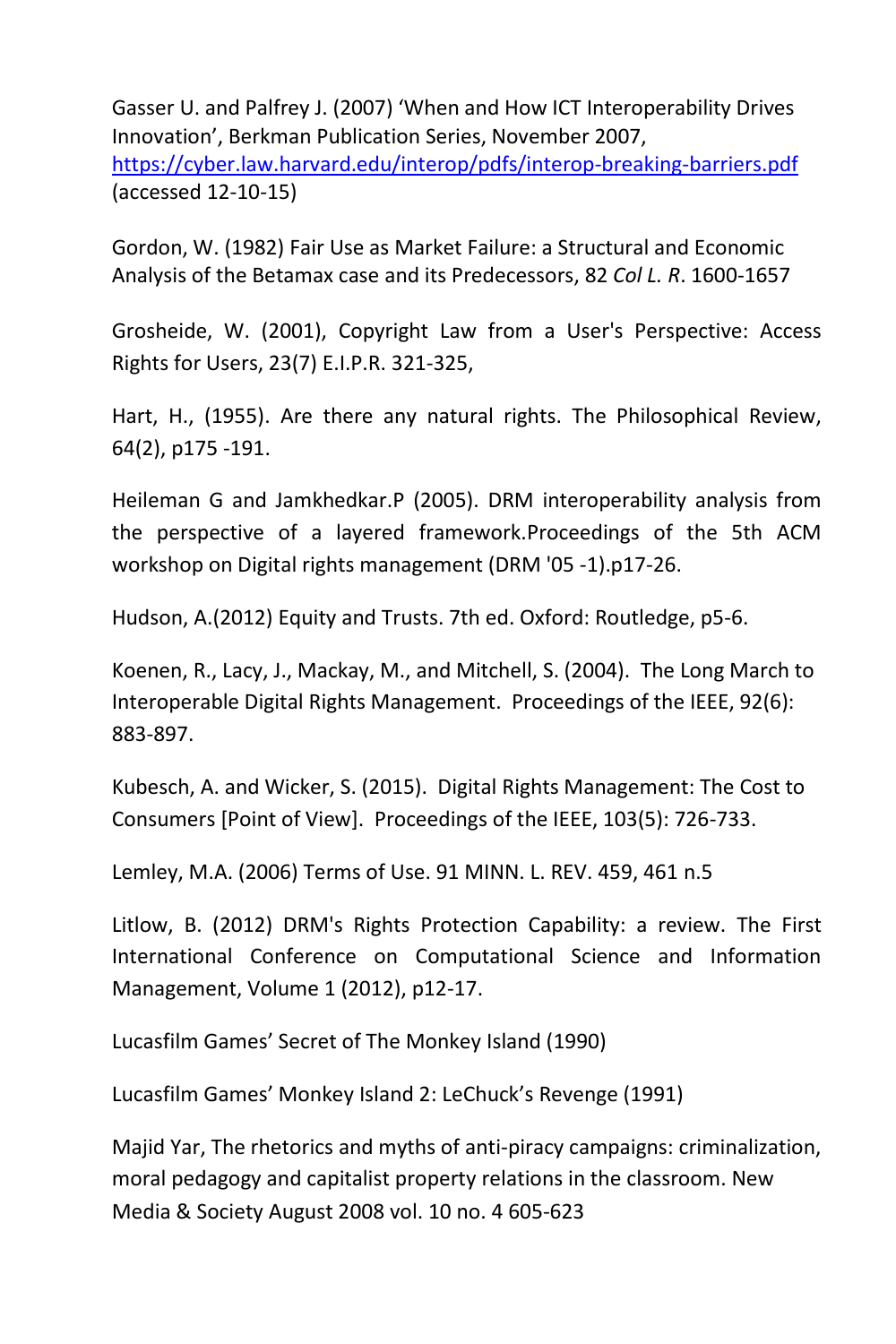Mayer-Schonberger, V. (2006) Beyond Copyright: Managing Information Rightswith DRM. Denver University Law Review, 84(1), p181.

Michiels, S., Verslype, K., Joosen, W., and De Decker, B. (2005). Towards a software architecture for DRM. In Proceedings of the 5th ACM Workshop on Digital Rights Management, DRM '05, pages 65–74. ACM.

Nagesh, G. (2011) 24% of Web Traffic Involves Piracy. Hillicon Valley Blog, the Hill. Available: [http://thehill.com/policy/technology/141509-study-24](http://thehill.com/policy/technology/141509-study-24-percent-of-web-traffic-involves-piracy%20Last%20accessed%2010/04/2015) [percent-of-web-traffic-involves-piracy Last accessed 10/04/2015.](http://thehill.com/policy/technology/141509-study-24-percent-of-web-traffic-involves-piracy%20Last%20accessed%2010/04/2015)

Qun, G., (2010). Digital Contents Interoperability between Diverse DRM Systems. Shandong, Intelligent Computing and Intelligent Systems (ICIS)(2) p170-173

Petrick P. (2004), Why DRM Should be Cause for Concern: an Economic and Legal Analysis of the Effect of Digital Technology on the Music Industry. The BerkmanCenter for Internet and Society, Research publication n. 2004-09 (November 2004), at

<http://cyber.law.harvard.edu/home/uploads/408/DRMPetrick.pdf>

Reda J. (2015). EU copyright evaluation report – explained .Available: https://juliareda.eu/2015/01/report-eu-copyright-rules-maladapted-to-theweb/. Last accessed 09/04/2015.

Samuelson, P. (2003). DRM {and, or, vs.} the law. Communications of the ACM, 46(4), p41 -45.

Sierra On-Line's King's Quest 3: To Heir is Human (1986)

Sierra On-Line's Leisure Suit Larry 5 (1991)

Taban, G., Cárdenas, A. A., and Gligor, V. D. (2006). Towards a secure and interoperable drm architecture. In Proceedings of the ACM Workshop on Digital Rights Management, DRM '06, pages 69–78, New York, NY, USA. ACM.

Townsend, M. (2015). Parliament Square fence crushes protest rights, says Occupy Democracy. Available at[: http://www.theguardian.com/uk-](http://www.theguardian.com/uk-news/2015/jan/03/boris-johnson-occupy-democracy-london-protest-fence%20Last%20accessed%2015/04/2015)